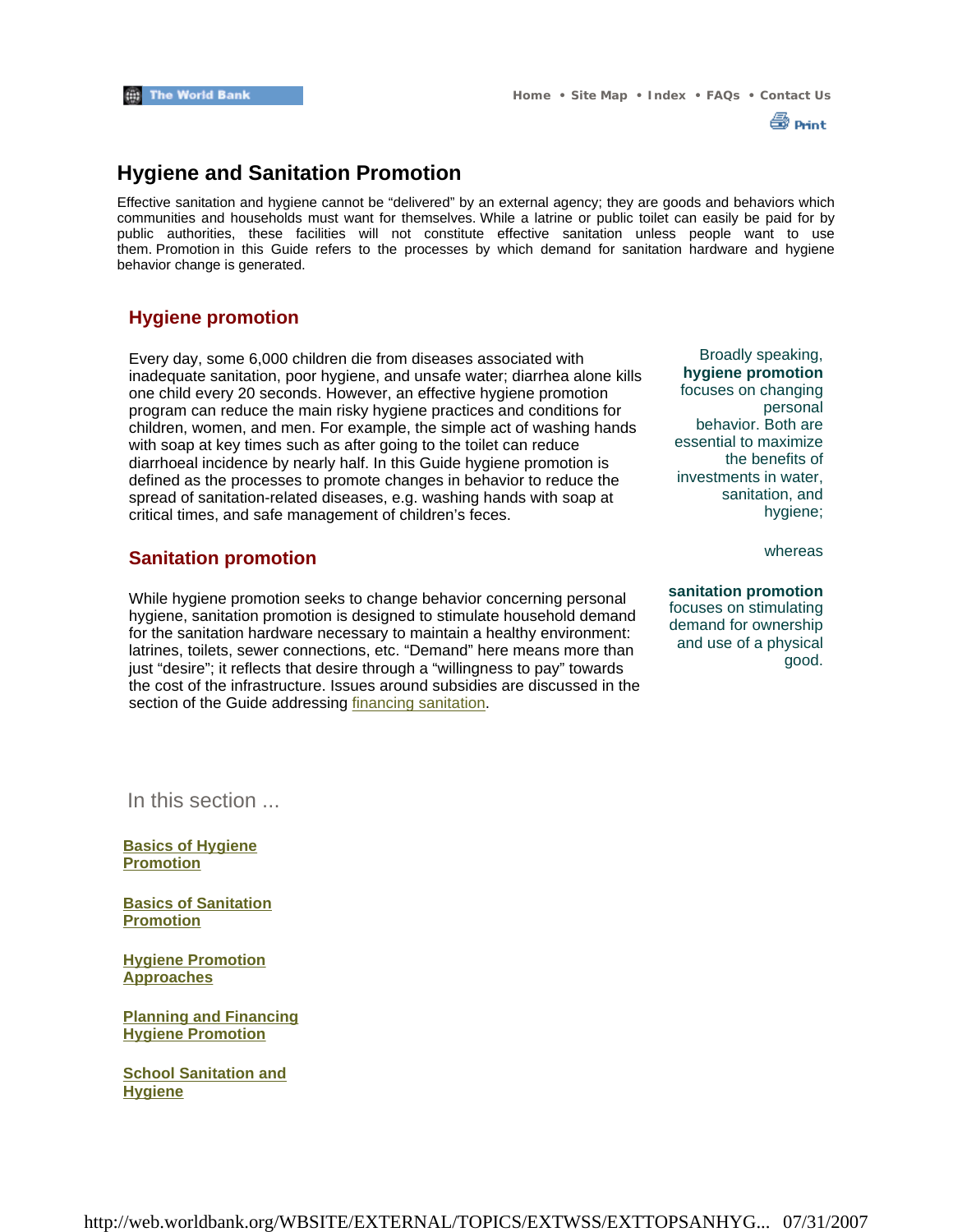∰ Print

### **Basics of Hygiene Promotion**

Hygiene promotion is a planned approach which encourages people to adopt safe hygiene practices and behaviors

Water pipes, toilets and soap do not, in and of themselves, improve health; it is the way they are put to use that reduces the risk of disease. Broadly speaking, hygiene can be defined as the set of human behaviors related to cleanliness and health. In this Guide, hygiene refers specifically to those behaviors related to the safe management of human excreta, such as handwashing with soap or the safe disposal of children's feces. Hygiene thus determines how much impact water and sanitation infrastructure can have upon health, because it reflects not the construction, but the use, of such facilities.

Hygiene is a very personal subject, and encouraging changes in hygiene requires skill and care. These challenges are the subject of hygiene promotion. Hygiene promotion is a planned approach which encourages people to adopt safe hygiene practices and behaviors to prevent diarheal and a number of other infectious diseases.

### **Effective hygiene promotion**

In the past, hygiene promotion programs often tried to target a large number of hygiene related behaviors. For hygiene promotion to be more effective, however, it should **focus** on trying to affect two, or at the most three, **key behaviors**. Those key behaviors should be chosen carefully. They should:



- $\bullet$  reflect the objectives of the project as well as the needs of the project beneficiaries;
- $\bullet$  maximize the positive impact on public health; and
- be amenable to change through well-designed and implemented interventions; challenges from major social, cultural and economic barriers should be minimized.

Hygiene promotion is all about communicating with the target audience. For **communication** to be effective, it needs to:

- $\bullet$  be inspired by what local people already do;
- build on what they already know; and
- come from trusted sources.

### **Hygiene education**

Hygiene promotion is a broader concept than hygiene education. Hygiene education is concerned with teaching people about how diseases spread; for example through the unsafe disposal of excreta or by not washing your hands with soap after defecation.

Although this type of awareness-raising may be part of a larger hygiene promotion program, it should not be the sole focus of the program. Both research and field experience show that mere hygiene education rarely results in a desirable and sustained behavior change; people's belief systems about health run deep and resist change; in any event simple technical knowledge is not, by itself a powerful motivator for behavior change. Hence, **more needs to be done than just 'educating' people** to change or adopt new hygiene practices.

Another false assumption is that health is the overriding concern for people. Research shows that health is seldom the most effective motivator for adoption of hygienic behaviors. Cleanliness, modernity, self-respect, a sense of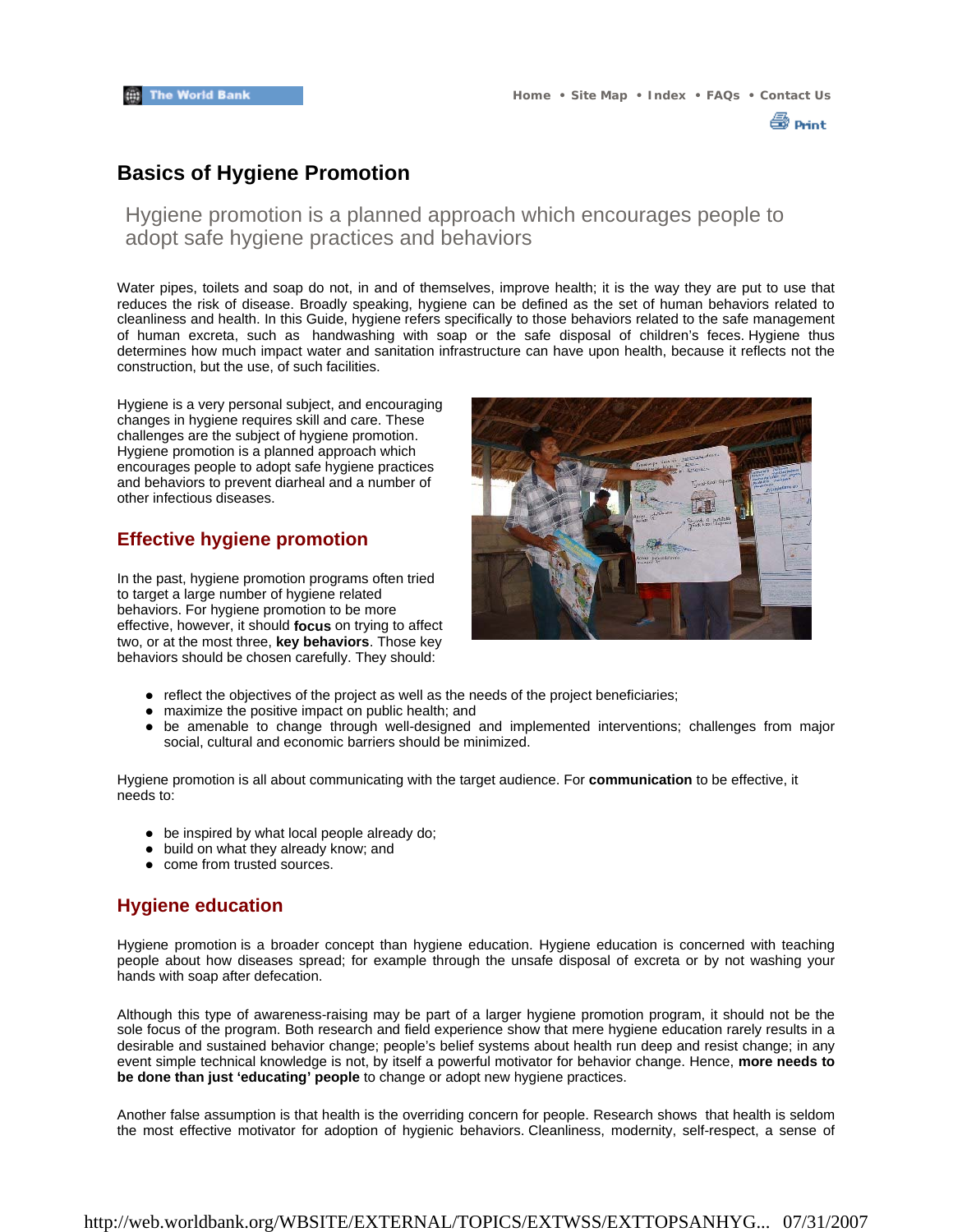purity, elimination of bad smells and other factors are frequently cited as more powerful motivators than health among those who adopt better hygiene and/or sanitation.

Last updated: 2007-07-06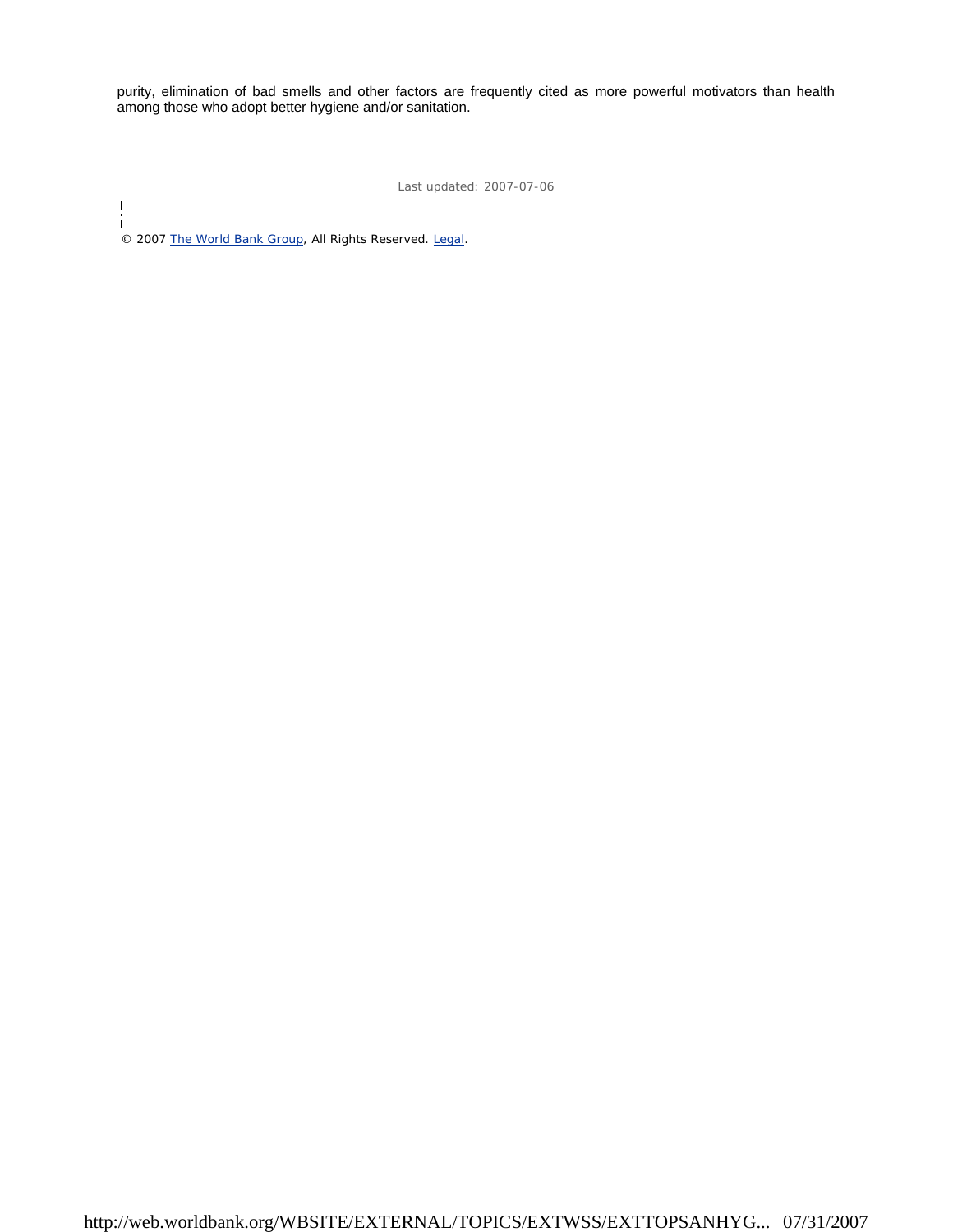

### **Basics of Sanitation Promotion**

There is no point in trying to sell, or even give, a sanitation facility to a household that does not want it

Sanitation has been part of development projects for many years but with mixed success. Low priority and inadequate funding can only be part of the failure of many sanitation projects. A more critical problem is probably poor program design and insufficient site-specific investigation with target populations to determine what kinds of sanitation facilities they want and are willing and able to maintain.

There is absolutely no point in trying to sell, or even give, a sanitation facility to a household that does not want it. There is therefore a need to understand both existing consumer demands and requirements for sanitation, and to stimulate new or latent demand for sanitation. Sanitation services need promotion just as much as hygiene improvements require promotion, although the "drivers" of demand may be different. Sanitation promotion frequently focuses on the **attractiveness, usefulness and convenience** of having and using household sanitation facilities.

**Successful approaches will vary** in different geographical contexts, and between rural and urban settings. There are several possible approaches to sanitation promotion; two promising methods, currently being tried in a number of countries are briefly described below.

**TOTAL SANITATION**

 $\overline{\phantom{a}}$  $\mathbf{I}$ 

#### **SANITATION MARKETING**

Last updated: 2007-07-06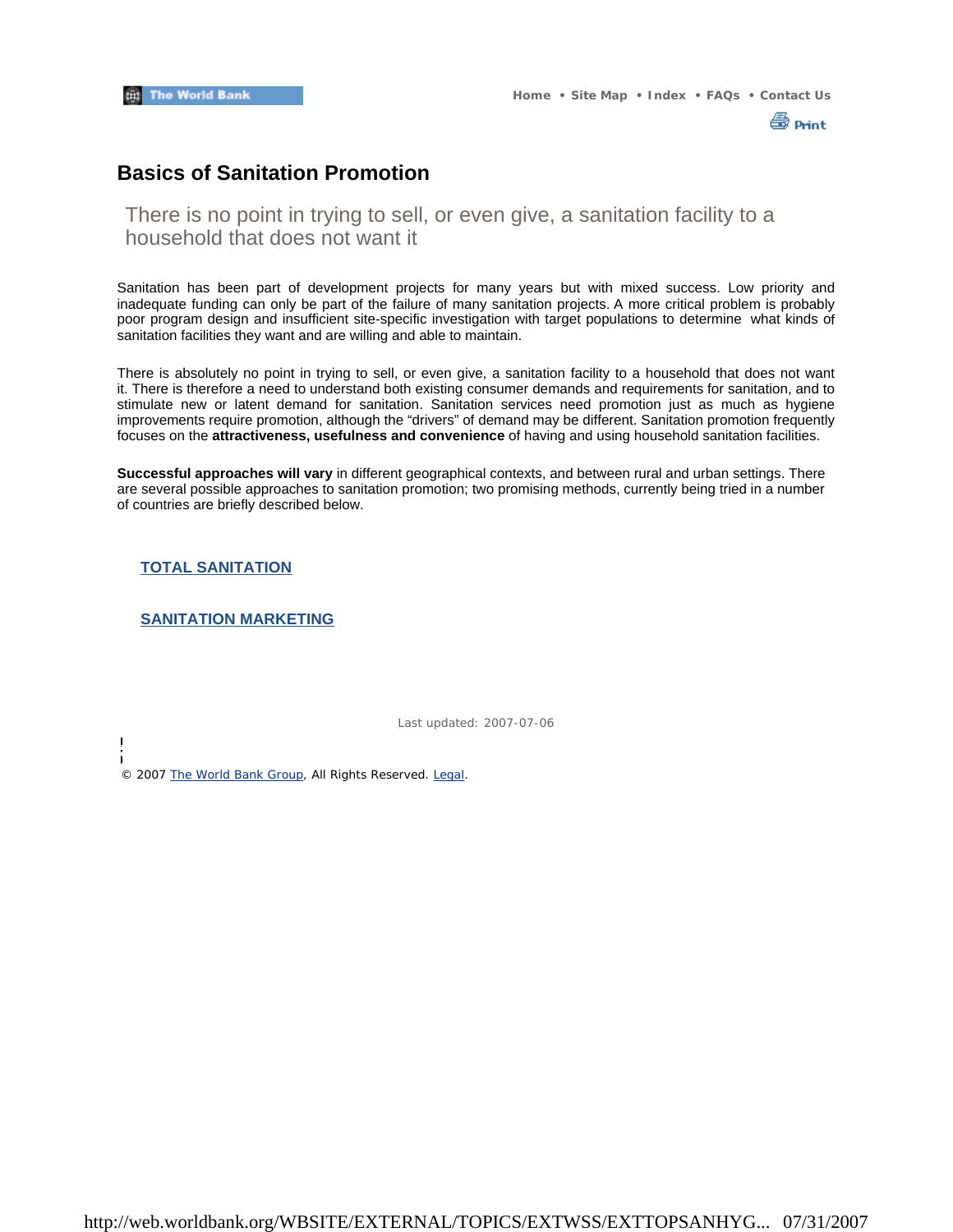

### **Total Sanitation**

**TOTAL SANITATION**

#### **SANITATION MARKETING**

The Total Sanitation Approach was first developed and tested in Bangladesh with impressive results as 400 villages completely eliminated open defecation. The approach is now also widely used in India, and is being adapted for use elsewhere in Asia and Africa.

Total Sanitation Approach **aims to achieve universal use of toilets and the elimination of open defecation** in the communities targeted. It differs from earlier sanitation approaches in its focus on the community (rather than the household) and in its emphasis on collective decision making and local problem solving; this contrasts with previous more directive programs. The focus on stopping open defecation ensures that every household owns or shares the use of a toilet and that these toilets are effectively used by all.

The Total Sanitation Approach relies on the **creation of demand** for the elimination of open defecation (and hence for toilets), and is not a top down approach where toilets are chosen and built for communities by an external project. The first step is to raise awareness of the risk of open defecation and to reinforce a natural sense of 'disgust' about this practice.

NGOs together with community-based organizations and the community at large participate in a number of exercises to assess the water and sanitation situation in the community as well as the location of open defecation sites.<br>Through various participatory exercises. various participatory exercises, discussions and awareness raising activities a community plan is developed to stop open defecation, and promote more hygienic individual behavior.



Village entrepreneurs are encouraged to supply latrine components. The approach stresses promotion of **a number of local options based on affordability and durability**. In many cases no hardware subsidy is provided to the households for the construction of the latrines, although community-wide **incentives** or rewards are frequently offered by higher levels of government. Communities may also opt to take loans for construction of toilets or to establish cross-subsidies within the community. See Selected Publications for more.

Last updated: 2007-07-06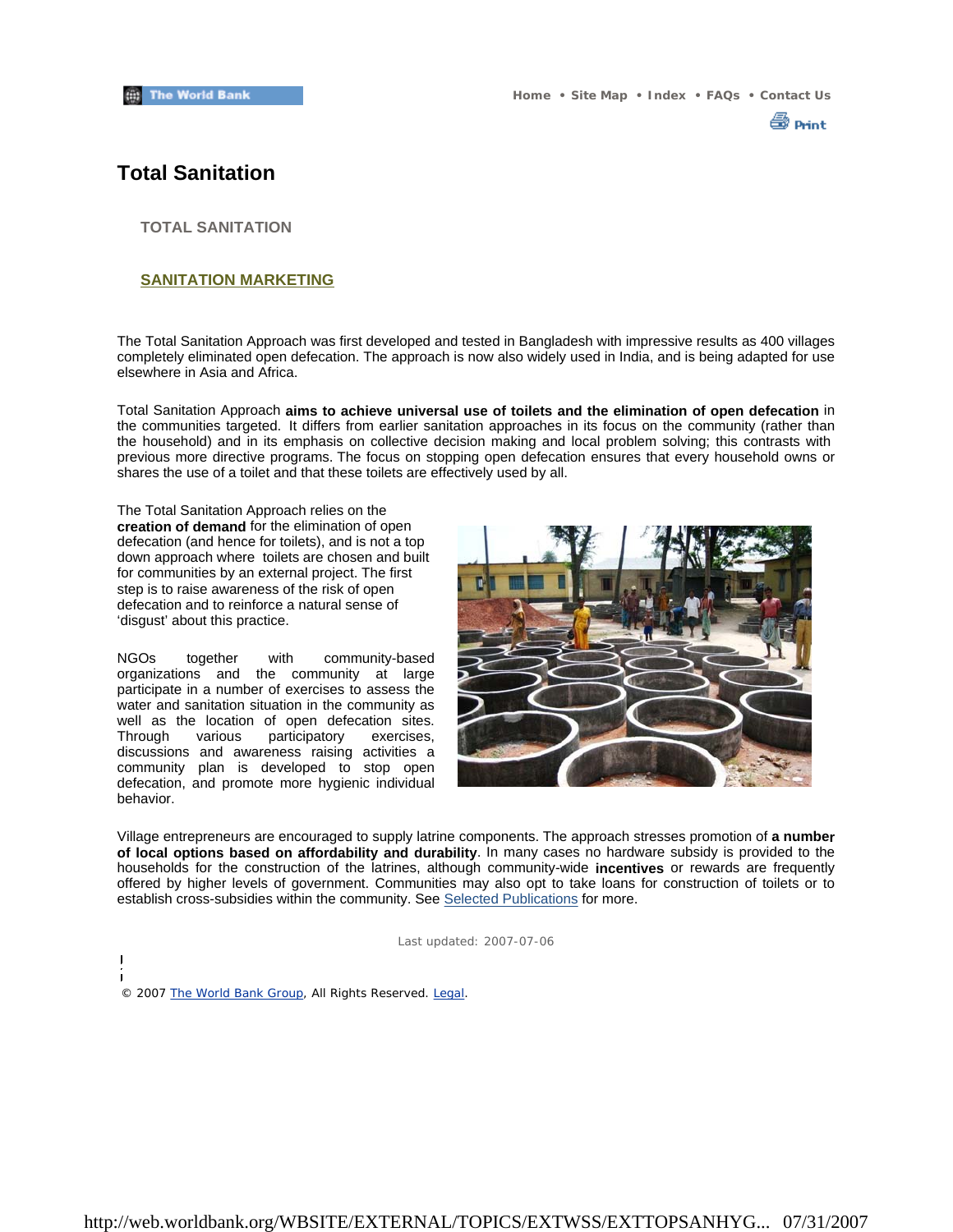

### **Sanitation Marketing**

#### **TOTAL SANITATION**

#### **SANITATION MARKETING**

Marketing works on the principle of a voluntary "exchange" between consumer and producer where both gain. Social marketing uses marketing techniques to serve social objectives. Sanitation marketing is about social marketing, and considers the target population as customers. It borrows private sector experience to develop, place and promote an appropriate product: in this case the product is a toilet and excreta disposal system, be it sewerage connection, pit latrine or other mechanism. Critically the facilities must be readily available at an affordable price in the right place.

The product may be marketed and promoted through various channels including advertising and demonstrations which aim to make potential consumers aware, informed and interested in purchasing the toilet. This approach is often summarized by the four P's of sanitation marketing: **Product, Price, Place and Promotion**.

Sanitation marketing requires considerable upfront planning and preparation to ensure that product, price and place respond to local demands and national policy. Early steps in a sanitation marketing program include:

- **Convincing** policy-makers of the need to review and standardize the approach to subsidies and redirect funds towards product development and promotion.
- **Researching current sanitation practices and products,** in terms of supply and demand. On the demand side, this includes establishing people's attitudes and practices, establishing what they do and don't like about the existing situation and what they would most like to change, and what they would be willing to invest for a better sanitation service. On the supply side it means assessing who provides sanitation services locally, what types of services they provide, the size of the various market niches, and the potential to scale up or modify operations to reflect and deliver national policy and/or meet consumer needs better.
- Researching the motivating factors which will encourage people to invest in a toilet (this is rarely health more commonly people speak of privacy, a lack of smells and flies and gaining prestige), along with the critical target groups and most effective means of communication. Based on this information, an effective communications campaign must be developed to promote the purchase and use of appropriate sanitation facilities.
- z Finally **developing the right product** based on all the above information is critical. A one-size-fits-all sanitation solution may not exist; different people with different incomes and aspirations in different contexts will want different types of sanitation facilities. Product development can be carried out directly in the public sector or through support to and partnerships with private sector suppliers. Product development is naturally an iterative process, and the piloting of new products before going to scale on communications campaigns is essential.

The final sanitation marketing strategy will thus be based on the current situation to match supply with a stimulated demand. Expertise and experience borrowed from the commercial sector can help to ensure promotion of the right product at the right place and price; their direct engagement on the supply side can contribute realism and sustainability to the product development and marketing. See Selected Publications for more.

Last updated: 2007-07-06

 $\mathbf{I}$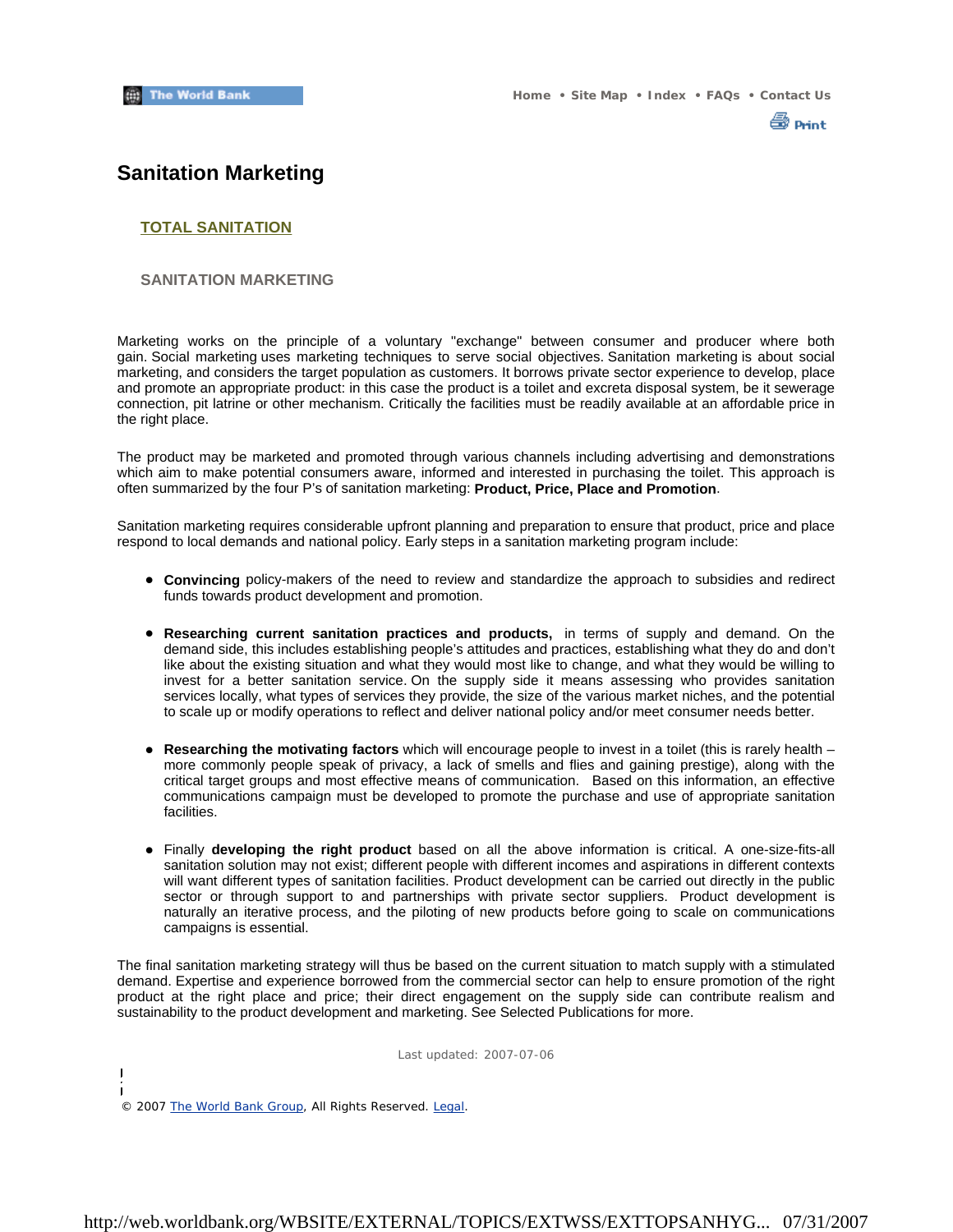

# **Hygiene Promotion Approaches**

Effective hygiene promotion to achieve impact is one of the most complex challenges in the water and sanitation sector

Effective hygiene promotion is more difficult, more time consuming, and less assured of tangible or popular success than construction of drinking water wells, latrines or sewers. On the other hand, better health is more strongly linked to better hygiene than it is to better hardware provision.

A number of hygiene promotion methods and approaches have been developed and tested over the past decade with varying degrees of success. None of these methods are fail-safe, and they all need to be adapted to the context of the country and the objectives of the program. Some of these major hygiene promotion methods are summarized below.

**In this section...**

**The Participatory Hygiene and Sanitation Transformation (PHAST)**

**Public-Private Partnership for Handwashing (PPPHW)**

**SANIYA Approach**

ï

Last updated: 2007-07-06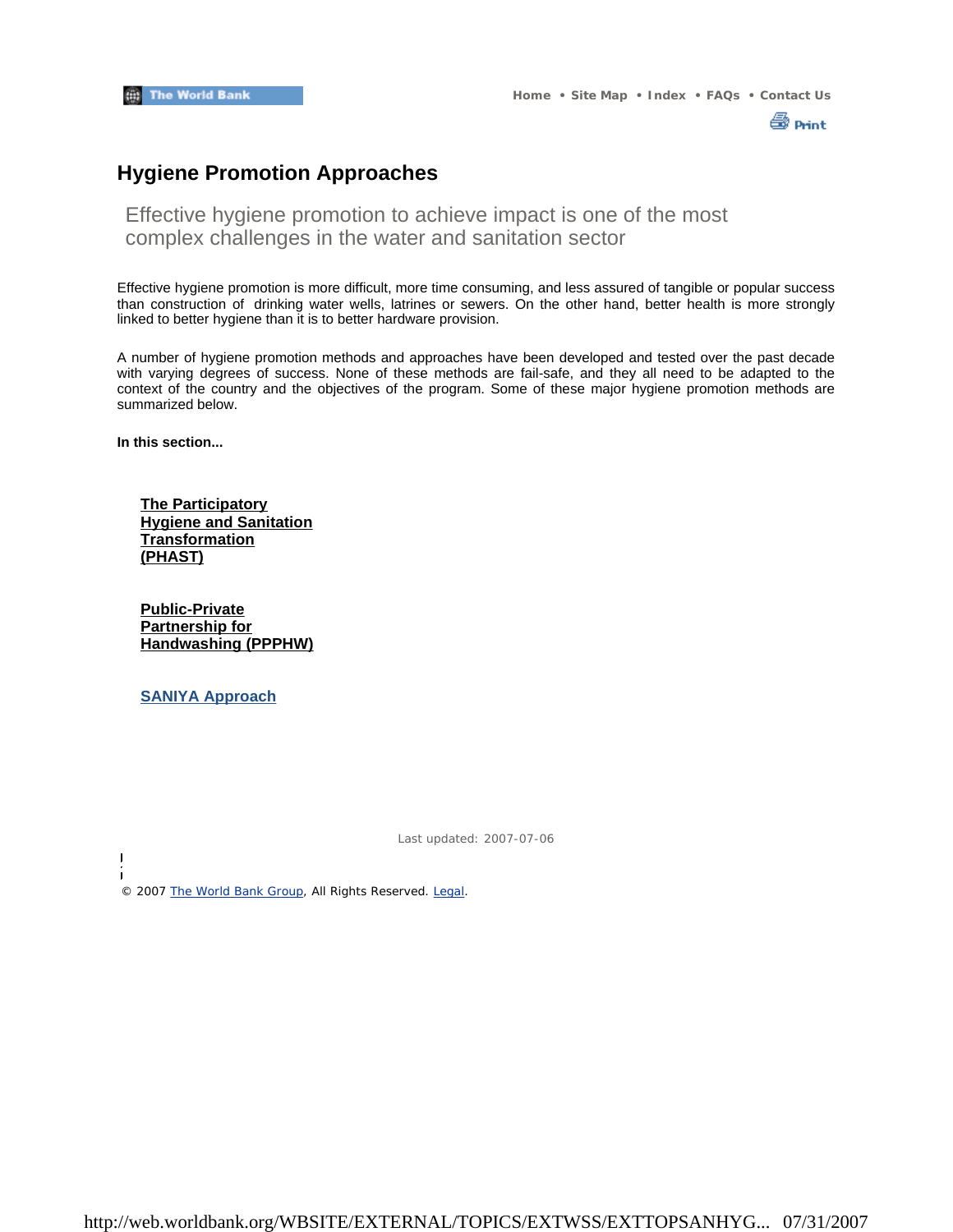**A** Print

# **The Participatory Hygiene and Sanitation Transformation (PHAST)**

**PHAST PPPHW SANIYA**

Some advantages of the PHAST approach

Some disadvantages of the PHAST approach

#### Analysis of PHAST

**The Participatory Hygiene and Sanitation Transformation (PHAST)** approach has the objectives of improving hygiene behaviors to reduce diarrheal disease and encouraging effective community management of water and sanitation services.

The PHAST approach is based on the principle that the participation of communities in their own projects will empower the community and improve its decision making about the services it needs and wants to maintain. As communities gain awareness of their water, sanitation and hygiene situation through participatory activities, they are empowered to develop and carry out their own plans to improve this situation.

PHAST is based on seven steps using participatory tools, from problem identification and analysis to planning and selection of appropriate solutions. These solutions may include both construction and management of new physical facilities as well as adoption of safer individual and collective behavior change.

#### **Some advantages of the PHAST approach:**

- **Involving the communities in their project planning and implementation** through participatory techniques can be extremely rewarding for both the community members and community workers (those who guide the communities through the participatory exercises) and have positive outcomes for the projects. The main advantages of using participatory tools is that communities gain confidence and responsibility for their own projects and have a clear say in what they want and do not want.
- **Effective involvement of the community in monitoring and evaluation can ensure that the services put <b>example** in place respond to the needs of the community. In addition, such engagement can provide essential direct feedback to change activities as necessary.
- **Training community workers in participatory techniques**. With proper guidance and management, these community workers can be a real asset to the program and the community. These workers are the direct link with the communities and can thus reflect the main issues and obstacles back to the program managers. They can also propose solutions taking the community's desire and dynamics into account.

#### **Some disadvantages of the PHAST approach:**

- **Requires in-depth training** of community workers in participatory techniques. On average two weeks are needed for this training to be completed, to be followed up by regular refresher courses. This has budget implications.
- The identification and selection of the community workers are crucial. Indeed, the 2 week training does not suffice for the trainees to be ready to use the PHAST approach with the community. It is generally necessary to select experienced community workers to take part in the training. This may lead to several problems:
	- $\circ$  Experienced community workers may not adapt to participatory approaches easily. They will have worked extensively with other techniques which stress: "leadership" and thus may be prone to be directive and not very participatory. Even with the training, they may still feel compelled to use the participatory tools in a directive manner. If the program is serious about the participatory approach,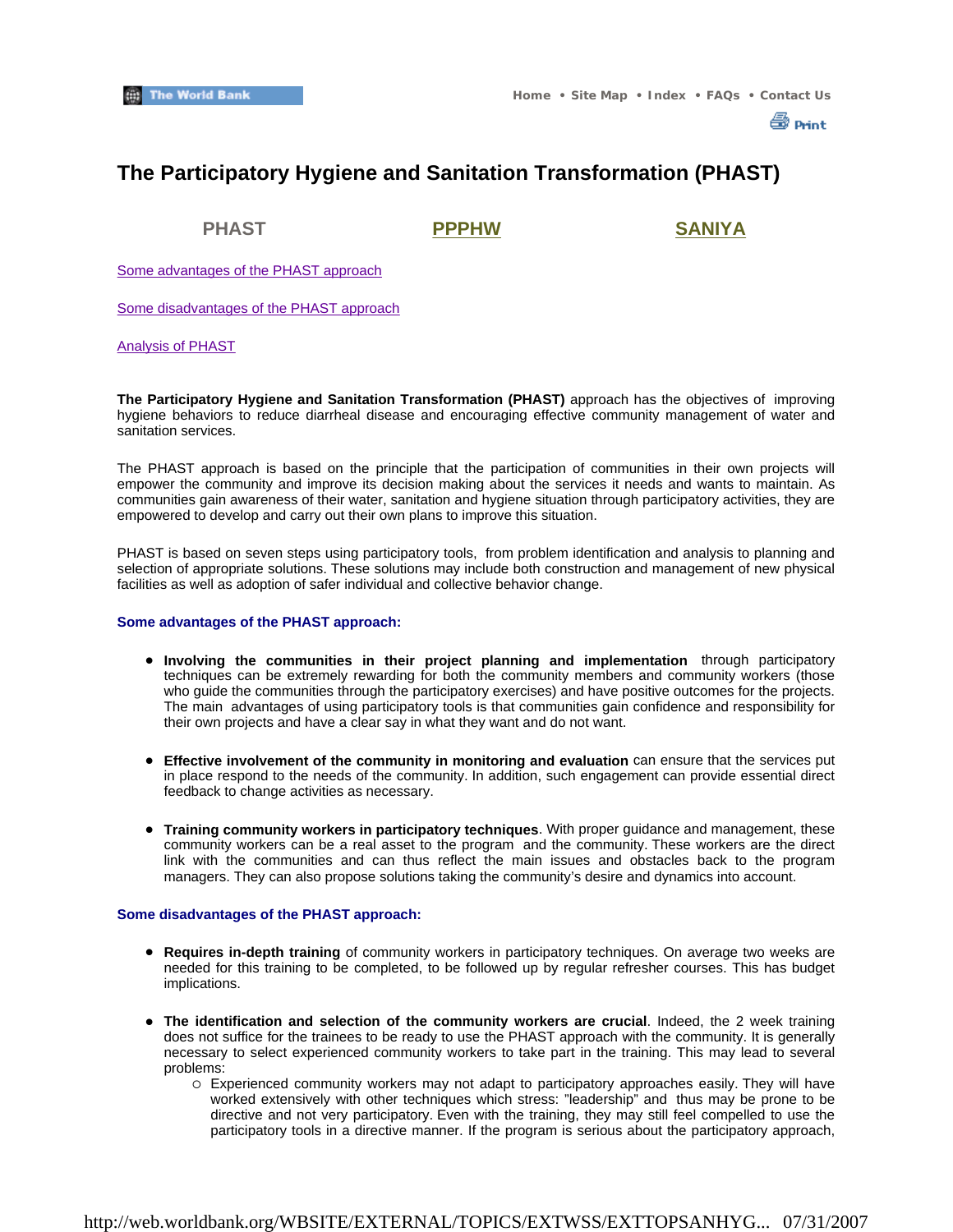the community workers must be closely monitored, and corrective action taken if the approach is excessively directive in practice.

- $\circ$  Even in-depth training in PHAST does not always suffice. The PHAST approach requires that community workers have certain character traits: e.g. they must be outgoing, with a good sense of how the community responds to the participatory tools so that immediate adaptations can be made during implementation.
- **Requires an intensive management structure.** This is feasible in smaller "grass-roots" projects but becomes problematic if the aim is to "go to scale" at a programmatic or national level.
- **The PHAST tools are relatively time intensive** in their use. The approach requires that the beneficiary communities are available to go through the participatory exercises; this may be seen as a burden if not properly discussed with the community beforehand.

#### **Analysis of PHAST**

PHAST has been implemented in many countries with varying degrees of success. It has not yet been possible to demonstrate the effectiveness of PHAST with respect to hygiene behavior change or a reduction in diarrheal disease. Furthermore, there has been criticism from both PHAST implementers and beneficiaries about the 'childishness' of the methods used: too simple methods underestimate the target audience. The facilitators have to be sensitive to each situation and cahning environment. Indeed, if the PHAST approach and the participatory tools are not adapted to the community where it is being used, the method has a high risk of being abandoned.

Last updated: 2007-07-06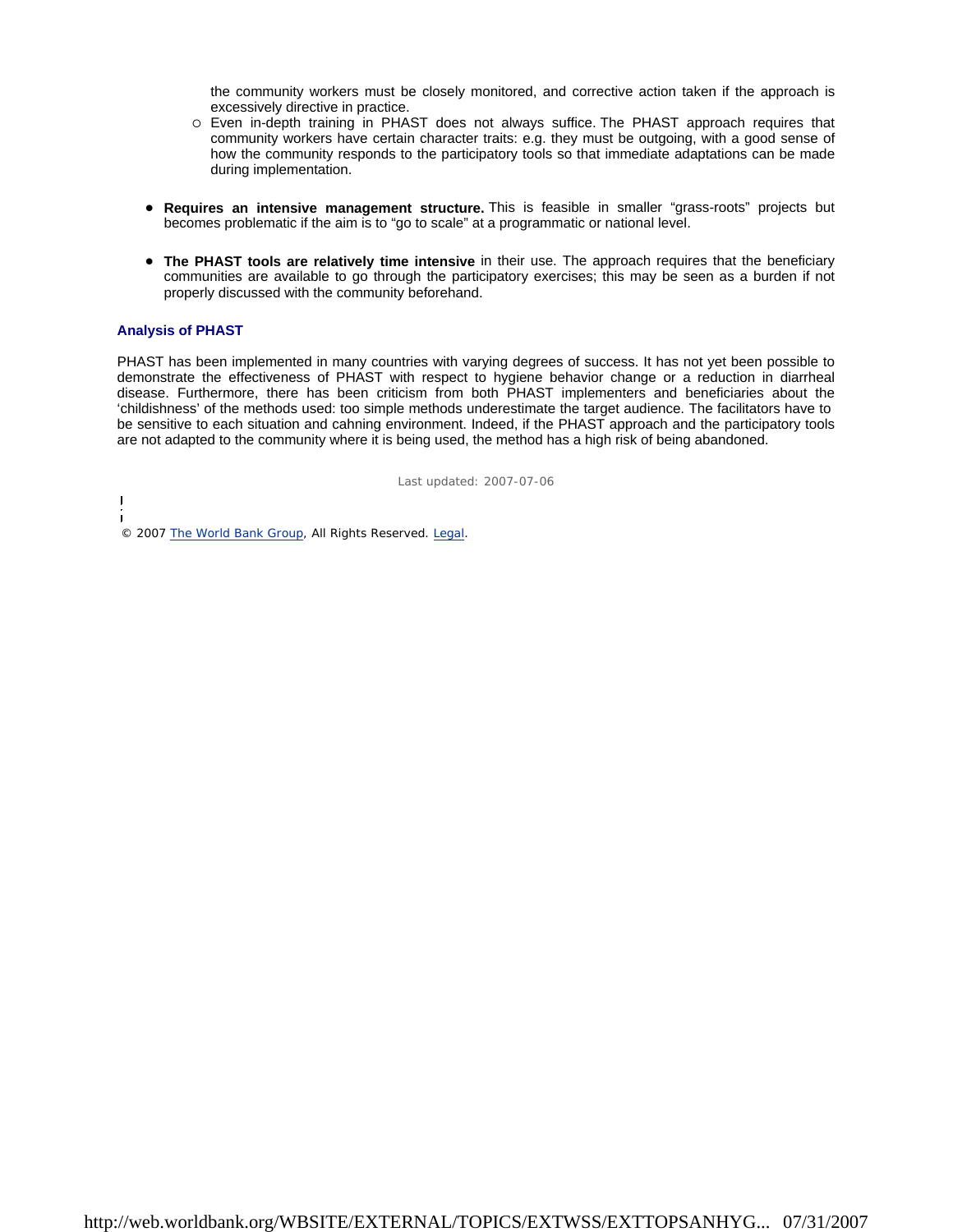

# **Public-Private Partnership for Handwashing (PPPHW)**

**PHAST PPPHW SANIYA**

Some advantages of the PPPHW approach

Some disadvantages of the PPPHW approach

#### Analysis of PPPHW

**The Public-Private Partnership for Handwashing (PPPHW)** approach aims to raise awareness, to enhance political commitment and resource allocation for hygiene, to offer a route to a coordinated national program, combining them all under one umbrella. PPPHW also uses high-profile and up-to-date methodologies to change the hygiene behavior which consistently demonstrates the greatest potential impact on overall public health; handwashing with soap.

To market handwashing successfully, the following four questions about consumers must be answered:

- 1. What are the risk practices?
- 2. Who carries out risk practices?
- 3. What drivers, habits, and/or environment can change behavior?
- 4. How do people communicate?



The answers to these questions provide the key elements of consumer research.

#### **Some advantages of the PPPHW approach**

Public-private partnerships (PPPs) provide an effective model for handwashing programs because they combine the health objectives of the public sector with the marketing expertise of the private sector.

#### **Some disadvantages of the PPPHW approach**

Putting together a country team with the commitment, resources, and skills to set up, support, and run a national handwashing program takes time and effort. Furthermore, public-private partnerships can be slow to build and be even slower to show results: communication between groups with different traditions, aims, and ways of doing business are difficult. Personnel changes frequently require that bridge building be repeated

#### **Analysis of PPPHW**

Identifying the right partners, building a relationship of trust, and then maintaining their involvement and willingness to compromise at high levels, are amongst the most challenging, frustrating, and at the same time rewarding tasks in coordinating PPPHWs to achieve and sustain during the initiative. Peru is an example of a success story.

For the full story, see http://www.globalhandwashing.org and the Handwashing Handbook.

Last updated: 2007-07-06

 $\frac{1}{2}$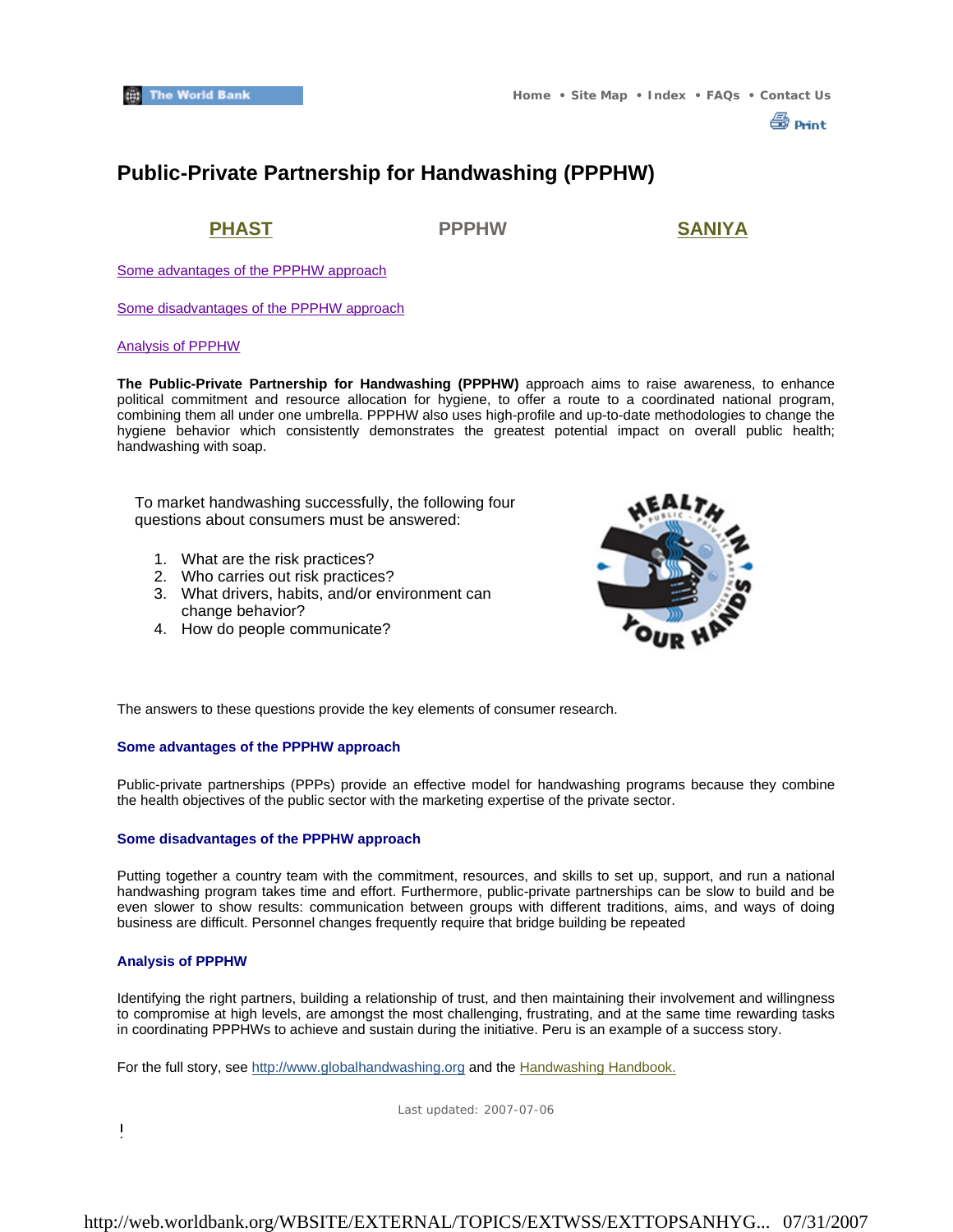**A** Print

# **SANIYA Approach**

**PHAST PPPHW SANIYA**

Some advantages of the SANIYA approach

Some disadvantages of the SANIYA approach

Analysis of SANIYA

**The Saniya approach** was first developed and tested in Burkina Faso (Saniya means cleanliness in the loca language Dioula). The objective of Saniya is to reduce diarrheal disease in children. It was developed as a response to research findings from the town of Bobo Dioullaso that the main causes of high diarrhea incidence were the failure to dispose of children's faeces effectively and the failure of mothers and care takers to wash their hands with soap after contact with feces.

The Saniya approach holds that an effective hygiene promotion program must be based on what people know, what they do and what they want. Hence, a formative research planning approach as shown in the table below is used to answer these questions.

*Table: Saniya Approach*

| <b>KEY QUESTIONS</b>                                                    | <b>PROCESS INPUTS</b>             | <b>PROGRAMME DESIGN</b>                                                                           |
|-------------------------------------------------------------------------|-----------------------------------|---------------------------------------------------------------------------------------------------|
| Which specific practices are<br>placing health at risk?                 | What people know, do and<br>want  | Decide on feasible target<br>practice                                                             |
| Who carries out the high-risk<br>practices?                             |                                   | Identify target audience                                                                          |
| Who could motivate these<br>people to adopt safer hygiene<br>practices? | What the hygiene workers<br>know? | Devise effective motivational<br>strategies and messages                                          |
| How can the program<br>communicate effectively with<br>these groups?    |                                   | <b>Establish approriate</b><br>communication channels<br>and design health promotion<br>materials |

*This table adapted from ' Hygiene promotion in Burkina Faso and Zimbabwe: New approaches to behavior change' Water and Sanitation Program, Field Note 7, 2002*

The results of the formative research are then used to develop and fine-tune the messages for the hygiene communication campaign and to promote them using the appropriate communication channels; in this case radio, theater groups, health staff and teacher training in hygiene promotion and face-to-face domestic visits.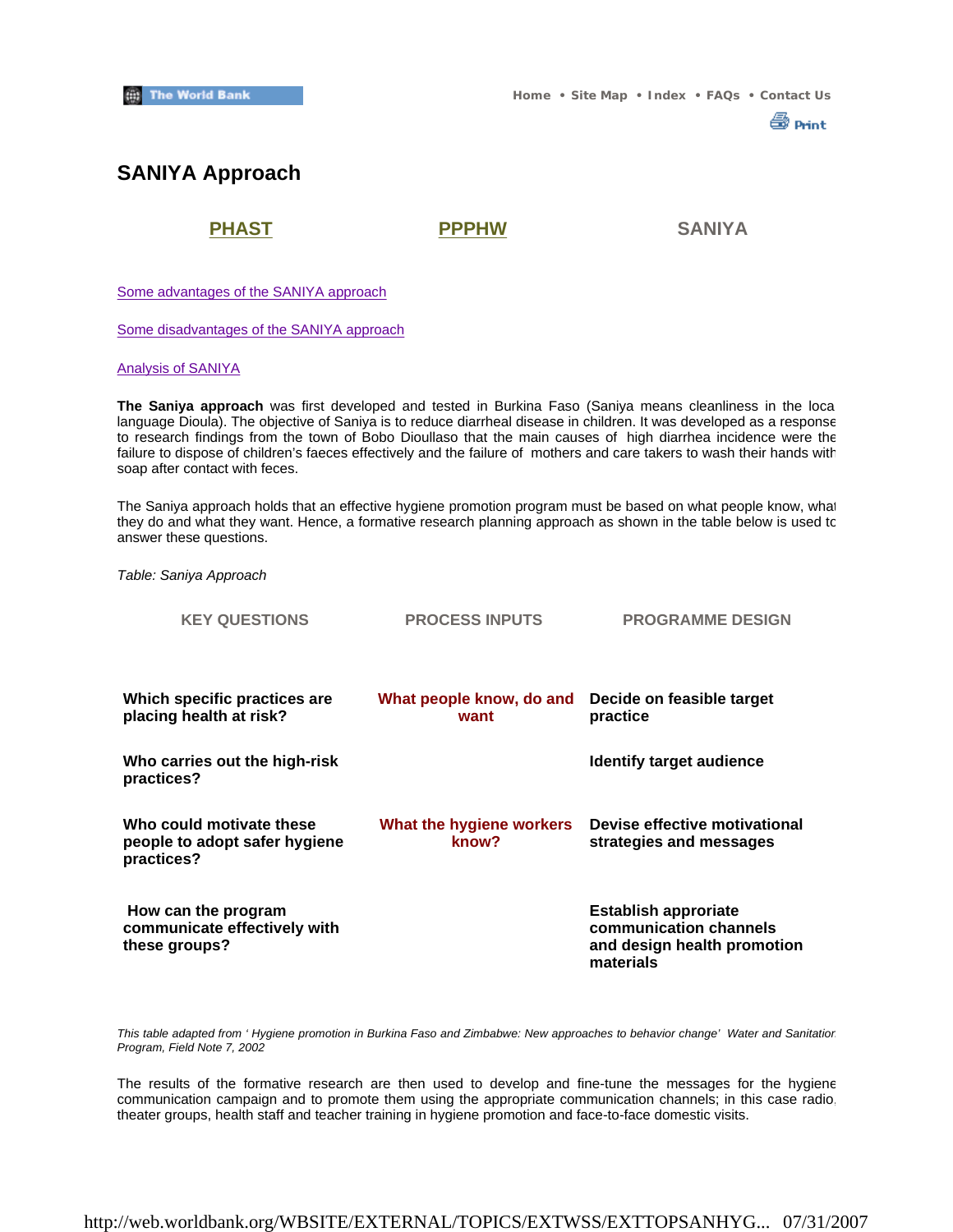Some important lessons from the formative research were that the aesthetic and social incentives for hygiene amongst the target audience (in this case, mothers with small children) were more powerful than those stressing the need to avoid diarrhea. Hence, messages were built around these ideas.

#### **Some advantages of the SANIYA approach**

- **The Saniya approach focuses on promoting a small number of safe hygiene practices.** Safe disposal of children's excreta and washing hands with soap after contact with fecal matter. This focus reduces the number of messages to be promoted which will increase the likelihood of beneficiaries picking up the message and changing behavior, in comparison with attempting to promote a multitude of messages around water and sanitation which often dilutes the impact.
- **The formative research is flexible** and can be easily adapted to different research questions. It provides solutions from interaction with the community while being relatively time efficient.
- The communication campaign is **based on information provided by the beneficiaries**, and the messages developed reflect their priorities and rationale. This participatory approach targets a specific focus group/s.

Although this approach has only been tested in one city, its principles can be applied to work at a larger scale. Most of the mass media activities such as radio and health staff and teacher training are easily taken to scale; other activities like theatre groups and domestic visits will depend on funding and professional staff.

#### **Some disadvantages of the SANIYA approach**

- **The formative research requires highly trained and experienced field researchers** who can facilitate delicate discussions on what motivates people's behavior. It may be difficult to find such researchers, and additional training will be needed to improve certain research skills.
- **The approach relies on a mix of different types of promotion** from mass media like radio to house to house visits. Monitoring these activities becomes an important part of the program which needs adequate resources.

#### **Analysis of SANIYA**

The Saniya approach has only been implemented in one country so it is difficult to assess its larger impact. However the lessons from this approach have been the basis for the approach in the Public-Private Partnership for Handwashing (PPPHW). The PPPHW has learnt from the media mix used in the Saniya approach and has taken it a step further.

A study on the cost effectiveness of the SANIYA approach used in Burkina Faso has been carried out and results from this study were the following:

- 1. The percentage of carers who practiced hand washing with soap after cleaning a baby's bottom rose from 13 to 31%; hand washing with soap after latrine use increased from 1 to 17% and safe disposal of children's faeces from 80 to 84%. The conclusion was that 18.5% of mothers had effectively changed their hygiene practices.
- 2. The cost of the intervention was US\$ 0.65 per head, and an estimated 8,638 cases of diarrhoea, 864 outpatient consultations, 324 hospital referrals and105 deaths were averted by the program.

Last updated: 2007-07-06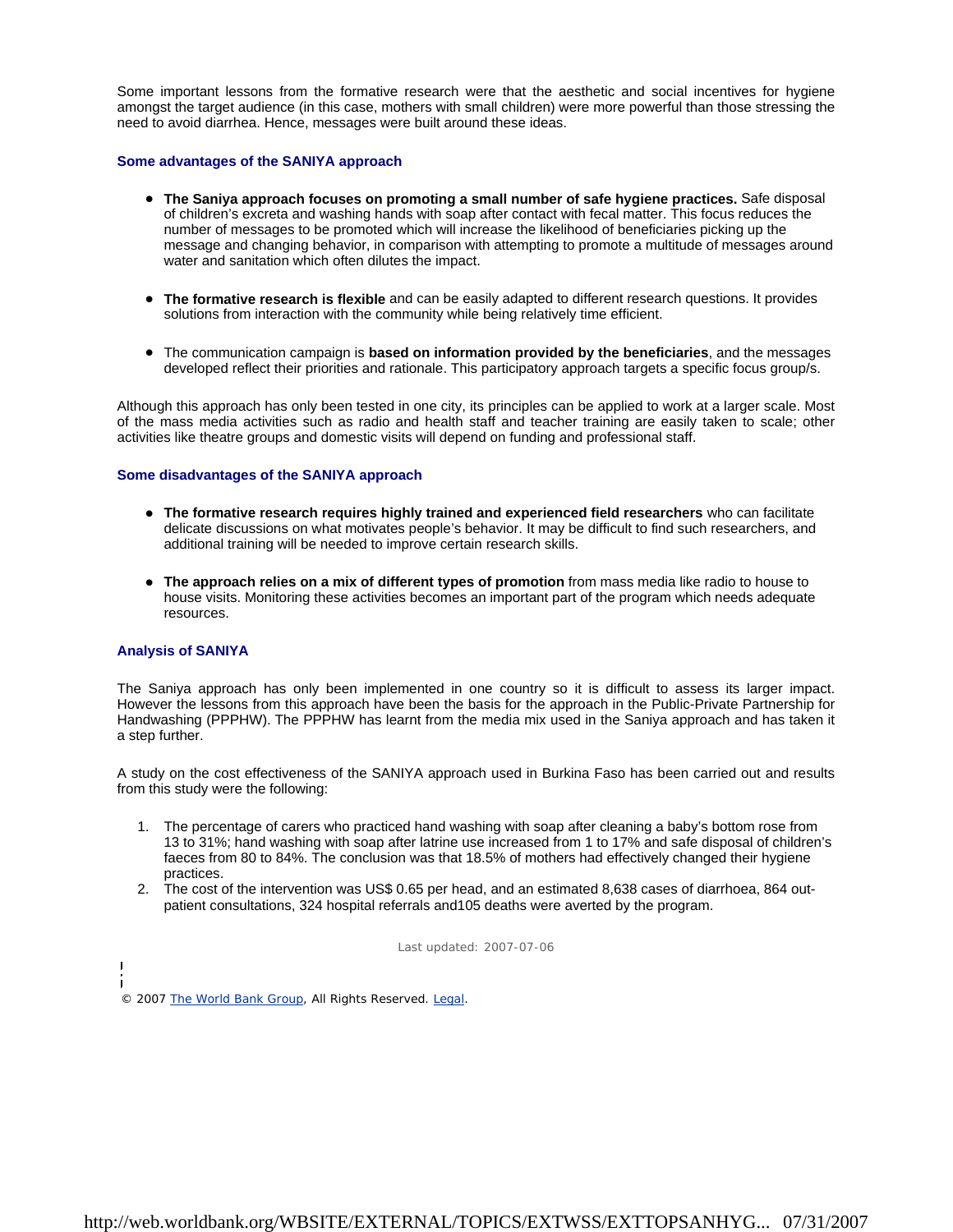

# **Planning and Financing Hygiene Promotion**

This section gives a short overview of the key issues in the planning and financing of a hygiene promotion program. This material has been adapted from information outlined in the documents Sanitation and Hygiene Promotion: Programming Guidance, A Manual on Hygiene Promotion and The Handwashing Handbook. These documents should be consulted for further detailed information on the planning and financing processes of a hygiene promotion program. See Selected Publications for links to these manuals.

#### **In the following sections...**

 $\overline{\phantom{a}}$  $\overline{1}$ 

Identify the key objective of the hygiene promotion program

Finding out what's going on in hygiene

Building political will - linking hygiene programs to international movements

Presenting the health costs of poor hygiene vs. the cost of a hygiene promotion program



Last updated: 2007-07-06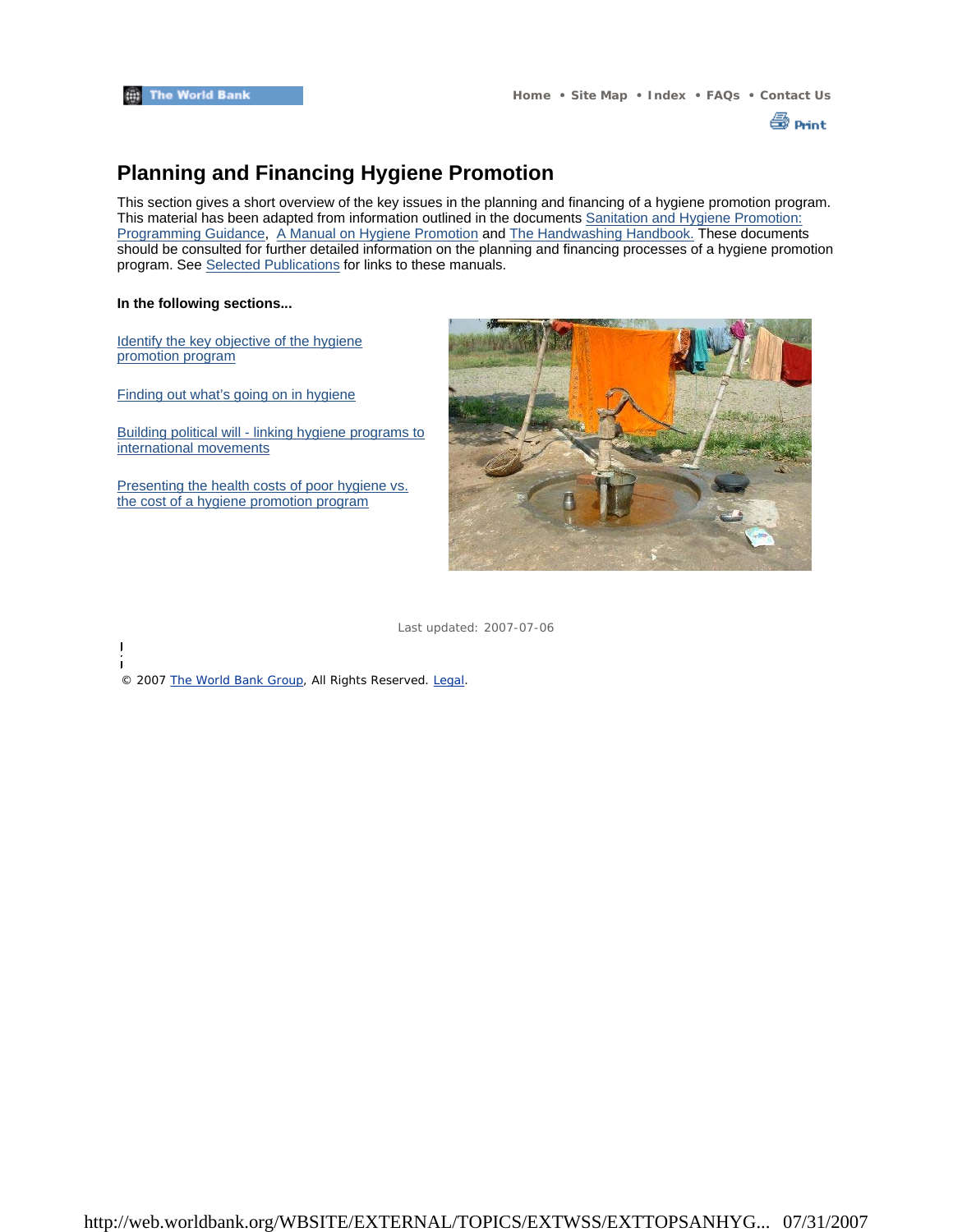

### **Identify the Key Objective**

**IDENTIFY FIND OUT POLITICAL WILL PRESENT** 

**COSTS**

### **Identify the Key Objective of the Hygiene Promotion Program**

Many water and sanitation programs appear to have a hygiene promotion component just for the sake of having one; hygiene promotion programs may have a number of vague objectives leading to the development and promotion of numerous hygiene messages; this promises little likelihood of changing behavior. The first step for an effective hygiene promotion program is **to identify the key objective.** A situation analysis can be used

- 1. to understand which hygiene behavior currently constitutes the biggest health risk for the target population and
- 2. to establish the extent to which the project can address this behavior.

The major risk may, for example, be unsafe disposal of infant feces or lack of handwashing with soap after using the toilet and before eating. In each case, the program will need to target a different behavior.

**Focus on a few key behaviors is important**; increasing the number of targeted behaviors will weaken the impact of the messages. It is recommended that no more than 2 -3 key behaviors are targeted in a hygiene promotion program.

Last updated: 2007-07-06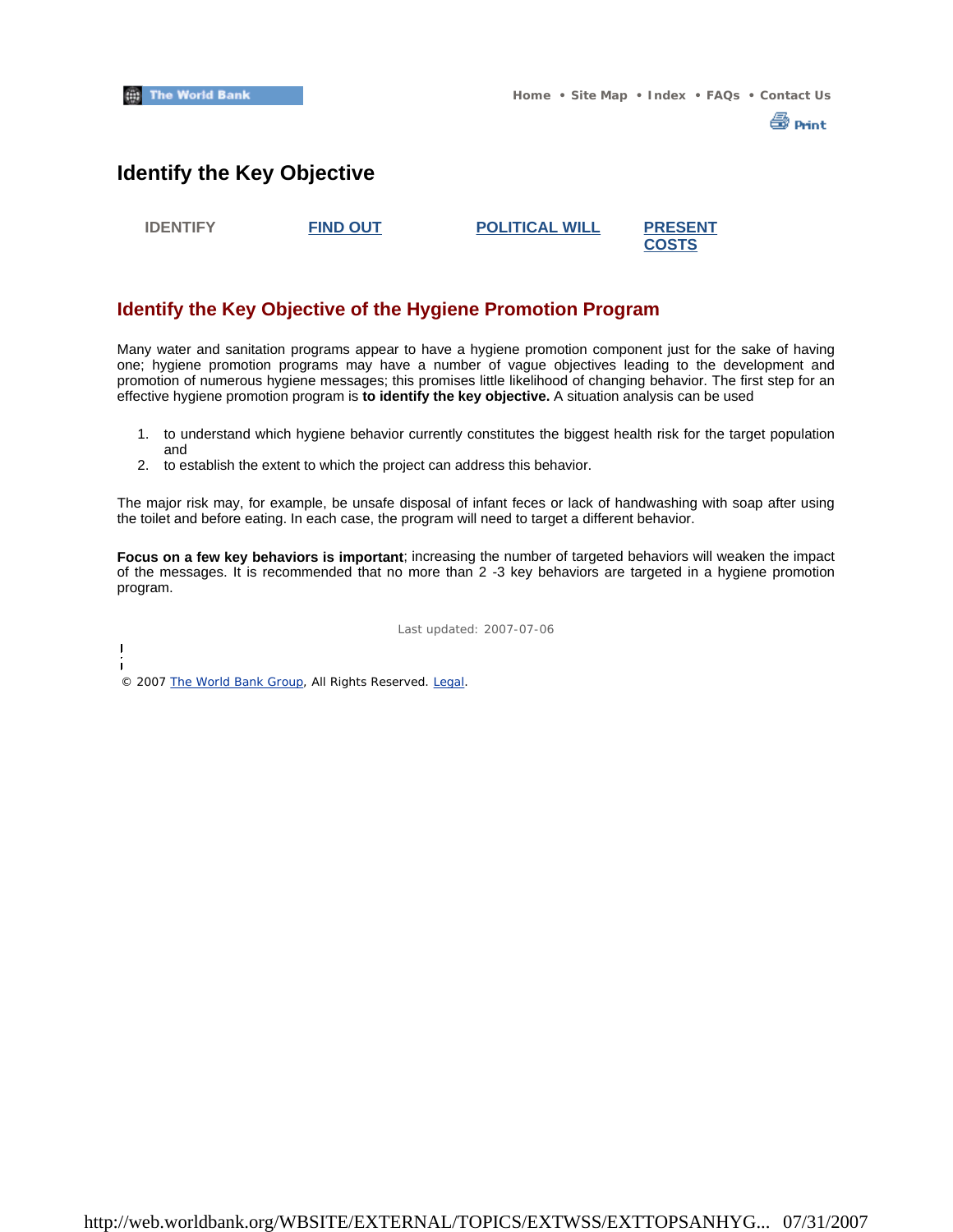

# **Finding Out**

**IDENTIFY FIND OUT POLITICAL WILL PRESENT** 

**COSTS**

### **Finding out What's Going on in Hygiene**

#### **Formative research, baseline studies, and monitoring and evaluation**

One of the main problems in assessing the health impact of previous hygiene promotion programs has been the omission of baseline studies. This has meant that it has been extremely difficult to measure and show impact and this makes it harder for Ministries of Finance and Donors to justify substantial repeat investments in this sub-sector Today efforts are being made to carry out rigorous baseline studies.

Measuring changes in health status is very challenging. Seasonal and inter-temporal variations in risk factors beyond the control of the project can distort outcomes, while attribution of changes to specific health promotion activities is extremely difficult. For this reason there is an increasing reliance on measuring the adoption of the targeted behavior (handwashing at key times) rather than an impact on the health (such as a reduction in diarrheal disease).

Information on how to carry out a baseline study and monitoring and evaluation can be found in all three documents referenced for this section in Selected Publications.



These are inherently linked into selection of indicators which is yet another challenge.

#### **Consumer research as a sub-set of formative research**

Once the key unsafe hygiene behavior has been identified, the development of the hygiene promotion program can begin. In addition to identifying the key hygiene behaviors, research is also needed to understand why people dc what they do. For example, if people do not wash their hands with soap after using the toilet there may be one or many reasons including:

- lack of understanding of the link between the fecal-oral route and diarrhea or the importance of soap;
- lack of soap at the household level;
- a religious or cultural belief linked to the use of soap; or
- simply that handwashing with soap after using the toilet was never a habit engrained at childhood.

An understanding of **what drives the current practice** enables the program to address the right obstacles. It is also important to understand **what could motivate** people to adopt a specific practice. Research has shown that telling people to adopt a new behavior for health reasons, such as avoiding the risk of diarrhea, is rarely an effective motivating message. *The driver for adopting a new practice may be unrelated to the objective that the hygiene program intends to achieve*.These are the kind of issues that the baseline should be able to capture: have people even heard about the messages promoting hand washing?

For example, research amongst women in Senegal showed that the driver to adopt the practice of handwashing with soap after the toilet and before eating was to be seen as pretty; having clean hands is seen as a way to be seductive which also gives a sense of pride and reveals a certain status in society. This does not have any direct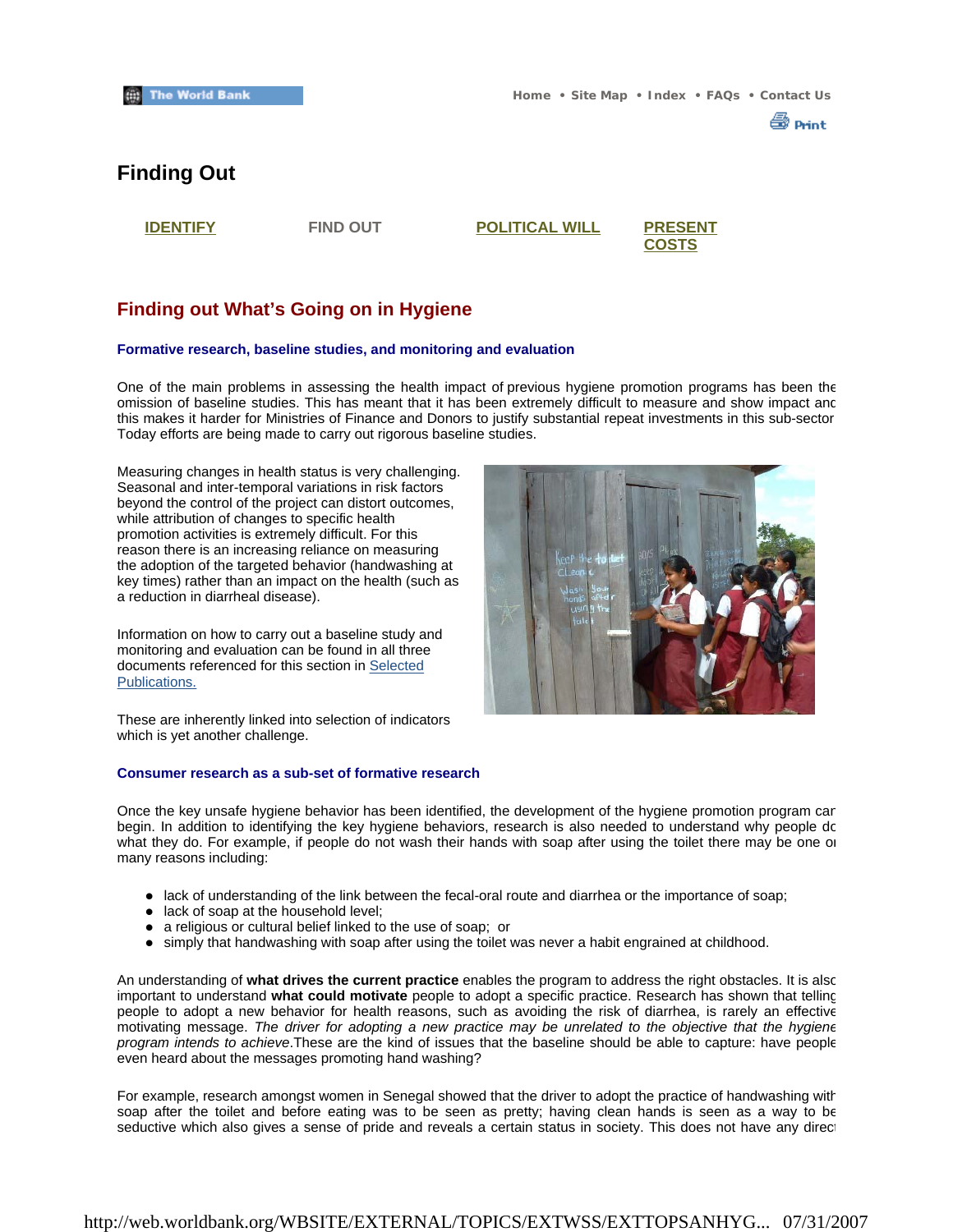relations with the avoidance of diarrhea which may the hygiene programs primary objective, nevertheless, messages used in the program will be developed and refined using this information.

More information on this type of consumer research can be found in **The Handwashing Handbook.** 

Last updated: 2007-07-06

 $\overline{1}$ Ť © 2007 The World Bank Group, All Rights Reserved. Legal.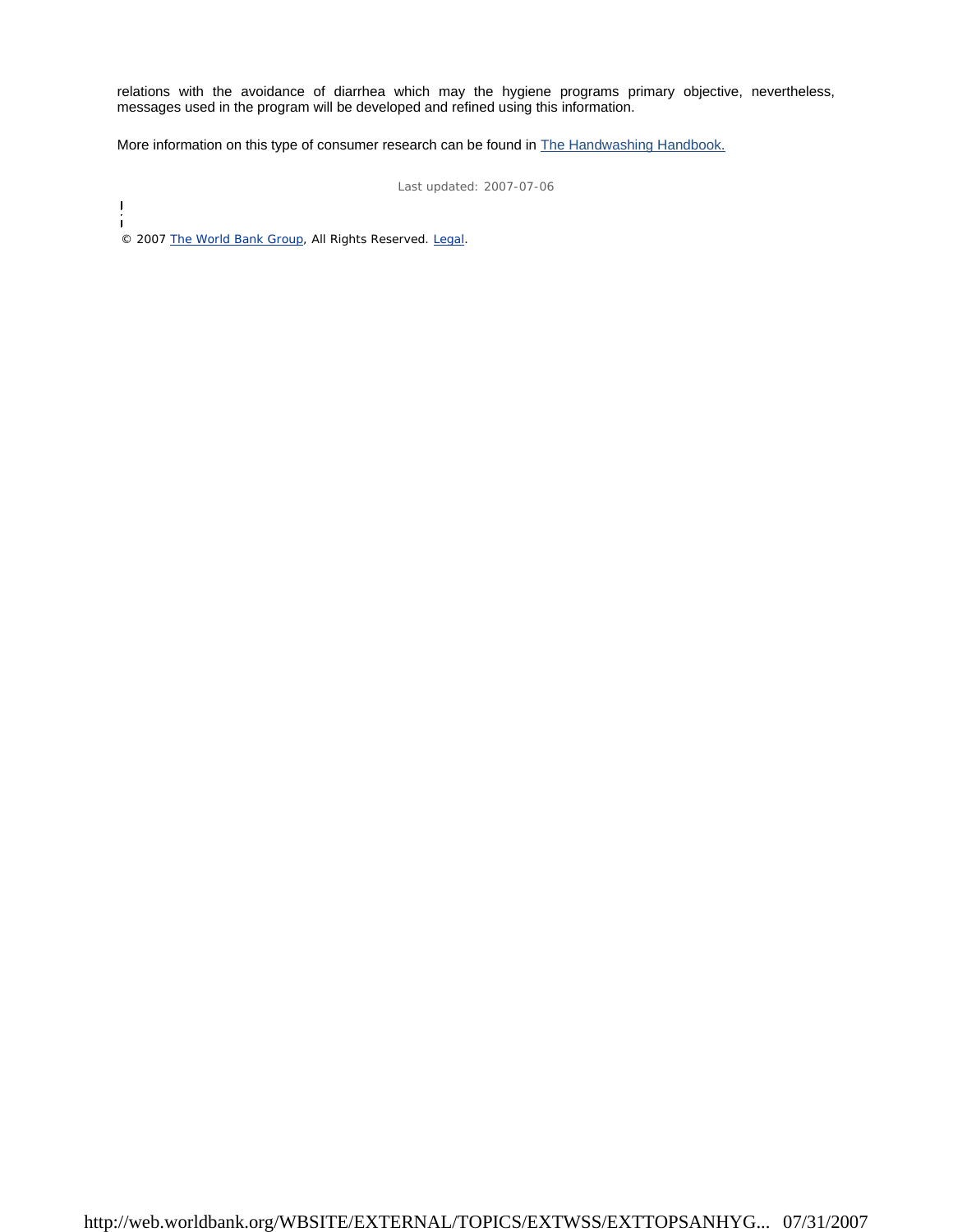

### **Building Political Will**

 $\overline{1}$ 

**IDENTIFY FIND OUT POLITICAL WILL PRESENT** 

# **COSTS**

### **Building Political will - Linking Hygiene Programs to International Movements**

Few countries have developed specific strategies on hygiene promotion although there are some countries who are starting to develop such strategies. Because hygiene promotion requires a relatively long commitment in terms of time, it is important to build understanding and political commitment at the highest level.

To achieve this it may be necessary to hold several meetings/workshops to demonstrate how the hygiene promotion program may fit within the Government's own sector development plan. If the country has committed itself to achieving the Millennium Development Goals (MDG's).

It may be worthwhile pointing out how a hygiene promotion program can contribute to achieving the objectives set out in the MDG's (specifically goal number 4: reduce by two thirds the mortality rate among children under 5). Poverty Reduction Strategies may also be a useful framework within which to promote effective hygiene promotion.

Last updated: 2007-07-06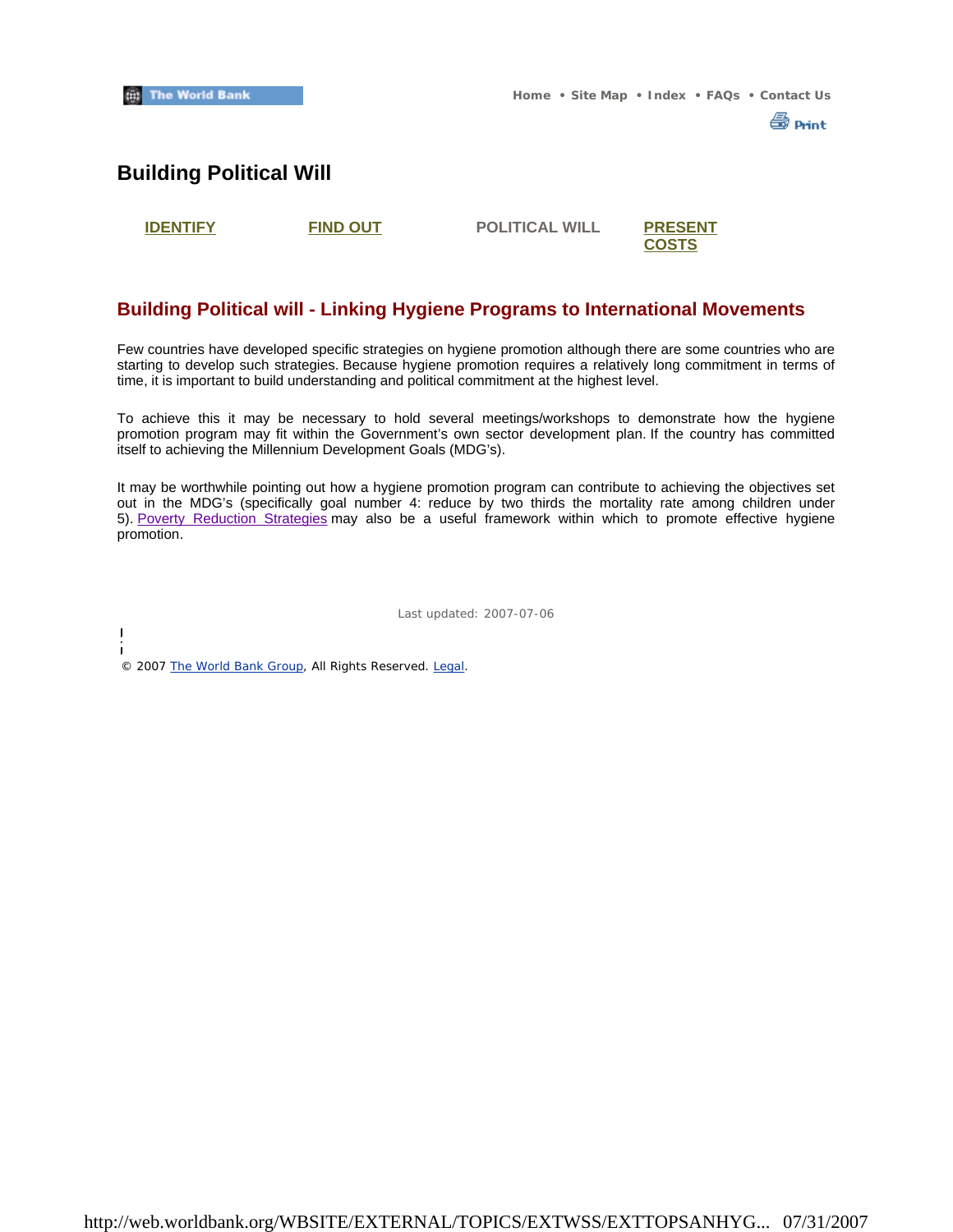

### **Presenting Costs**

**IDENTIFY FIND OUT POLITICAL WILL PRESENT** 

**COSTS**

### **Presenting the Health Costs of Poor Hygiene vs. the Cost of a Hygiene Promotion Program**

In the past two decades, hygiene promotion programs, if present in larger water and sanitation programs, have generally been underfinanced. The bulk of project funds are generally destined for water related infrastructure and to a lesser extent sanitation services and infrastructure. The relatively small funds allocated for hygiene promotion programs has often meant that these programs could not achieve a noticeable impact on behavior.

Recently, through awareness raising and advocacy activities as well as studies on the impact of hygiene promotion programs; the international community is increasingly interested in allocating more funds to hygiene promotion programs. Nevertheless, governments in developing countries may not yet be convinced to spend sizeable budgets on non-infrastructure related activities. It may therefore be useful to present the cost of poor hygiene: the cost is both monetary due to the purchase of medication, trips to the doctor, etc., as well as human in terms of number of work days lost or even death.

It may be worthwhile carrying out a small study on actual health costs incurred by the country due to poor hygiene and demonstrate how these costs can be reduced through preventive measures like access to water and sanitation coupled with a targeted hygiene promotion program, demonstrating the cost-effectiveness of such a program.

Last updated: 2007-07-06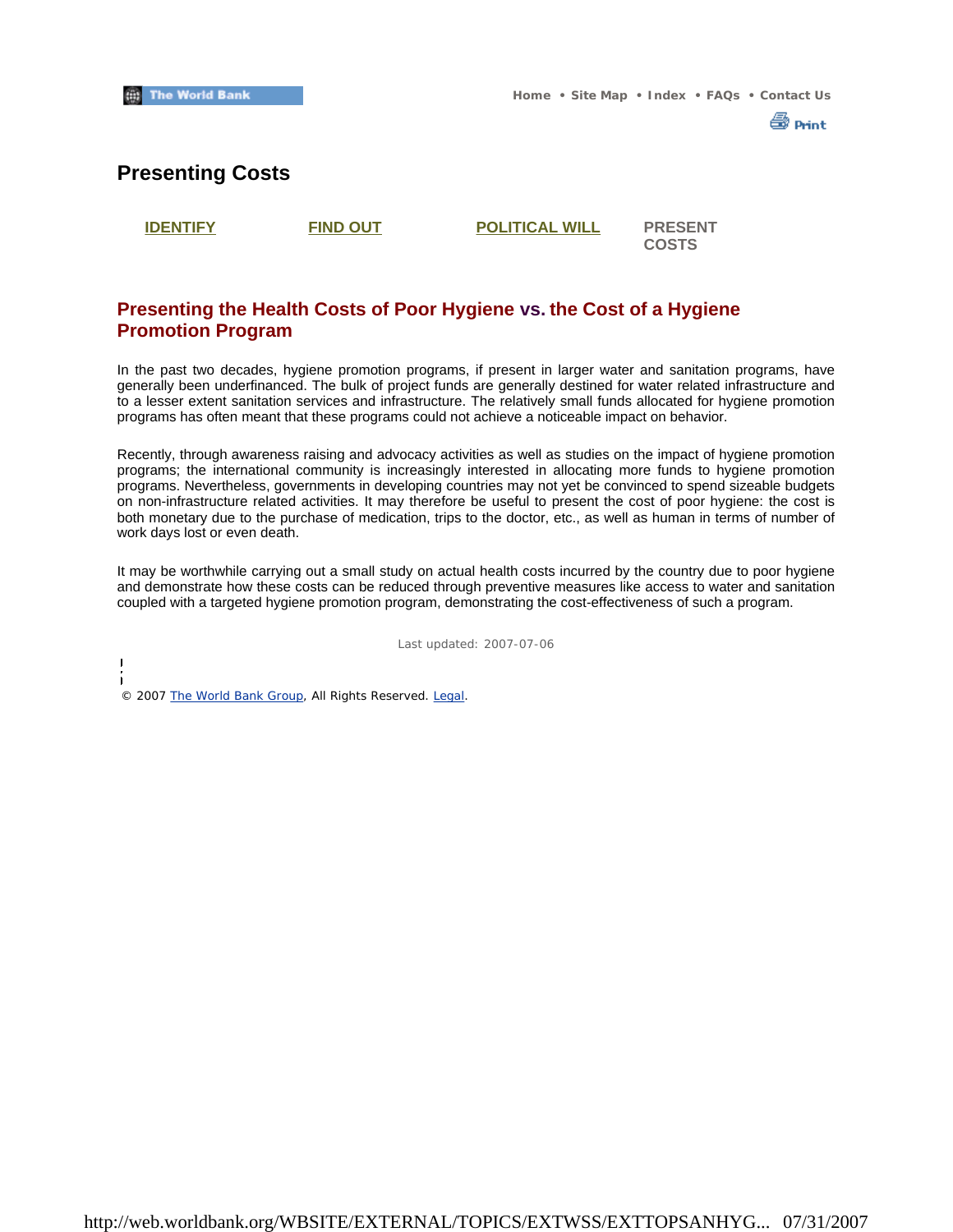∰ Print

### **School Sanitation and Hygiene**

### Schools can provide an arena where sanitation can be shown at its best

Schools provide excellent opportunities to support sanitation and hygiene promotion programs. The curriculum naturally offers opportunities to teach about dirt and disease and what can practically be done to improve health through better sanitation and hygiene. Construction and use of appropriate child friendly sanitary facilities (handwashing stations, soap and toilets) can be especially effective in reducing the incidence of diarrhea.

Schools may be better locations in which to enforce certain behaviors in children than the home. Schools can also provide an arena where sanitation can be shown at its best, and certain positive hygienic behaviors (hand washing with soap before eating and after going to the toilet) can become an engrained habit at a young age.

Nevertheless, hygiene promotion in school cannot rely solely on teaching and enforcing certain habits. Research has shown that children will more willingly change behavior if they are having fun and if they are following their peers. Imitation is one of the most successful forms of learning; hence young children will look to their older brothers and sisters or to older school friends to adopt new behaviors and life skills.



When developing and implementing school sanitation and hygiene programs several key issues need to be kept in mind:

**1) School sanitation facilities:** The main users of the facilities are children and designs need to be appropriate. This is particularly critical for young children around the age of 4 to 5 who are just starting to use the toilet and will be put off if toilets are too large, dirty or dark.

**2) Getting the message right:** Schools provide an arena within which to influence children's behavior. Direct hygiene education may have limited effect in triggering behavior change; investigations focused on children's behaviors, attitudes and interests are needed to develop the right hygiene promotion strategy.

**3) Coordination:** The Ministry of Education sets educational policy and regulates schools, while water and sanitation may be the responsibility of a different ministry. It is important to facilitate collaboration between these ministries, so that resources can be effectively directed at sound and consistent approaches.

**4) Linking home with school:** Schools are part of the larger community and must be supported by its members. A school water, sanitation and hygiene program will only be effective if it is reinforced and supported within the community, and the homes of the students. Hence, a school sanitation and hygiene program needs to be embedded within the context of a larger community water, sanitation and hygiene program if it is to reach its full potential.

Click here for more on school sanitation and hygiene.

Last updated: 2007-07-06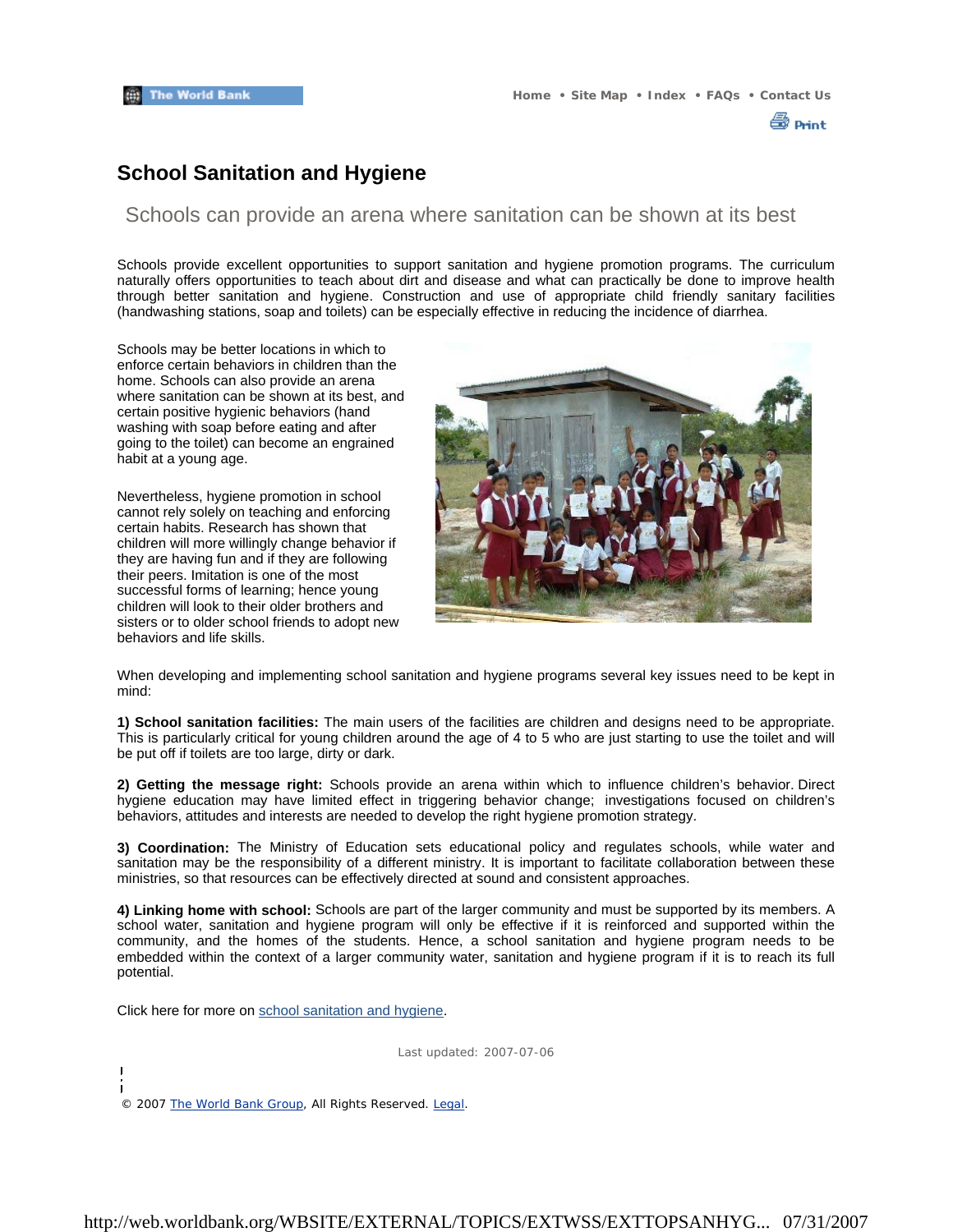

# **Gender, Hygiene and Sanitation**

Effective sanitation and hygiene promotion pays attention to gender differences and the effects of such differences early on in the process to ensure that different groups are treated equitably. No one should be excluded from hygiene and sanitation services on the basis of their sex, age, disability, socioeconomic, or cultural/ethnic group.

**In this section...**

 $\overline{\phantom{a}}$ 

**Why bother? Advantages of accounting for gender**

**What is it? Gender in promotion**

**How to do it? Mainstreaming gender into sanitation and hygiene action**



Last updated: 2007-07-31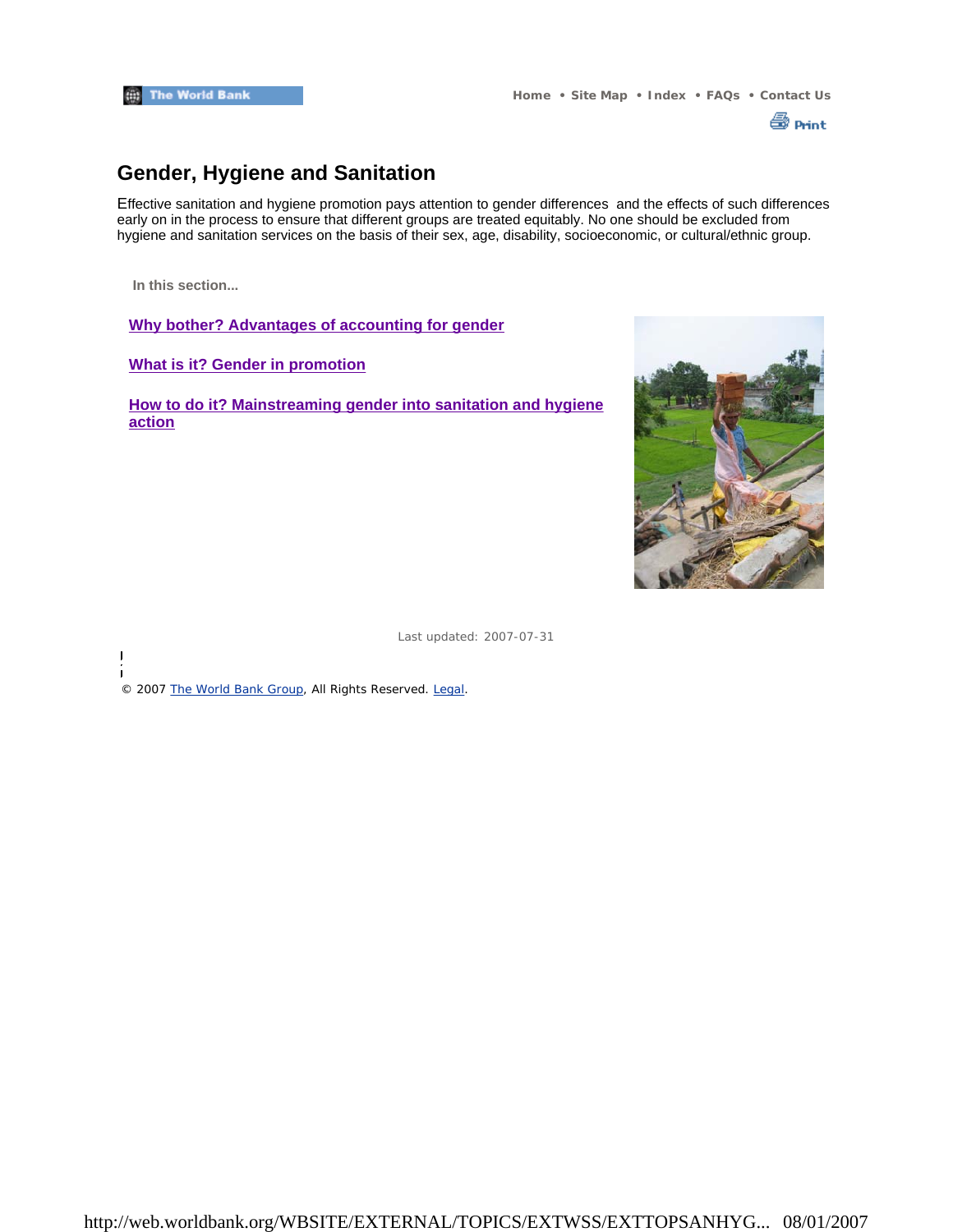

# **Why bother? Advantages of accounting for gender**

 **Why bother? What is it? How to do it?**

More sanitation and hygiene projects/programs

Greater impact on health

More efficient projects/programs

Enhanced productivity and income

**More sanitation and hygiene projects/programs**: In many places, women traditionally manage domestic and community hygiene and the disposal of waste water and solid waste. They are therefore usually more motivated to improve local conditions and practices than men. Giving women a greater voice in technology choices and the menu of management and financing options can help to motivate and support more projects and programs. Experience gained through project participation can also help empower women, especially the most marginalized (e.g., through improvements in literacy/ numeracy or technical skills; and increased local standing). Men can also be helped to understand the benefits of such improvements in relation to their own roles and responsibilities.

**Greater impact on health:** The adoption of good latrine use, handwashing and other hygiene practices varies by sex, age, class and other characteristics. Messages should be targeted to different user groups in order to achieve a critical mass of good practice adoption.

**More efficient projects/programs:** There are indications that a participatory and gender-sensitive approach reduces costs of installing sanitation facilities and providing sanitation services.

**Enhanced productivity and income:** In some programs, women have been trained and employed as latrine masons, health educators and community mobilizers, both alone and with men. This has resulted in income gains for women with earnings under their control, although there have been cases where women were paid less than men for the same work, or expected to work as volunteers. For more on sanitation and livelihoods, see Further Resources.



Last updated: 2007-08-01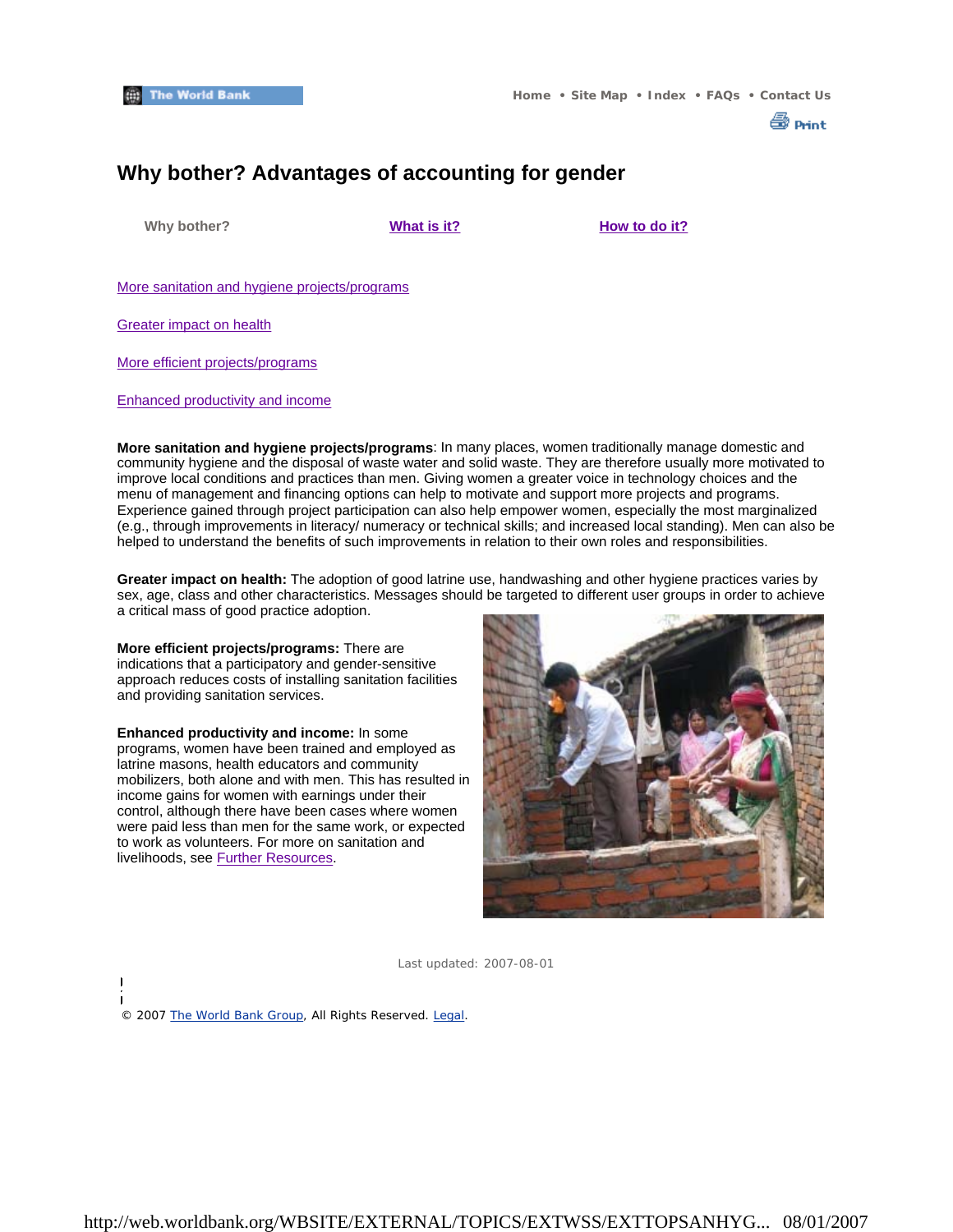

### **What is it? Gender in Promotion**

**Why bother? What is it? How to do it?** 

Design of promtional messages

Social intermediation during implementation

Social marketing

#### Management capacity building

Gender affects not only women's and men's roles in water and sanitation, but also how they respond to various promotional efforts. Gender-sensitive formative research should be done before planning a sanitation and hygiene project/program. Such research can establish the conditions and practices of the different groups and their relative health risks, what each group considers important changes or reasons for adoption of sanitation, the approaches that can motivate/keep them from changing these, and the most appropriate communication channels for different messages to different target groups.

Overall program design should consider the full range of "special" groups: female and male headed households, the elderly, the disabled. Their position may affect their capacity to collect materials, buy latrines/latrine parts, dig pits, build outhouses, use toilets, etc

#### **Examples from various stages and elements of promotion are included below.**

**Design of promtional messages:** Messages should be adjusted to different interests and conditions of men and women. Motivating messages to men may be status and responsibility for women's and girls' privacy and safety; hygiene promotion for men may address their responsibilities to contribute financially, to do traditionally-male construction tasks when building toilets through self-help, to use toilets hygienically and clean them after use, and to educate children (especially boys) on good sanitation and hygiene practices.

Explicit inclusion of such messages for men is needed and cannot be left to diffuse from promotion aimed at young mothers or women alone; existing gender norms may simply not allow women and adolescent girls to raise these issues with men, whereas the hygiene promotion program should seek to find a way to identify and address these questions credibly and effectively.



Men and the poor may be more interested in costs and possible cost-reductions; women may be more interested in design and usability by children, and in issues of privacy and convenience.

**Social intermediation during implementation:** Women and men may differ strongly in preferences as to when it is convenient or possible to attend meetings. Even when convenient, women may not be welcome, may find it hard to attend because of their poor clothing, may not speak up in front of men or influential women, the promoted hygiene practices do not reflect their realities, etc. Separate meetings with poor women and men may improve their participation.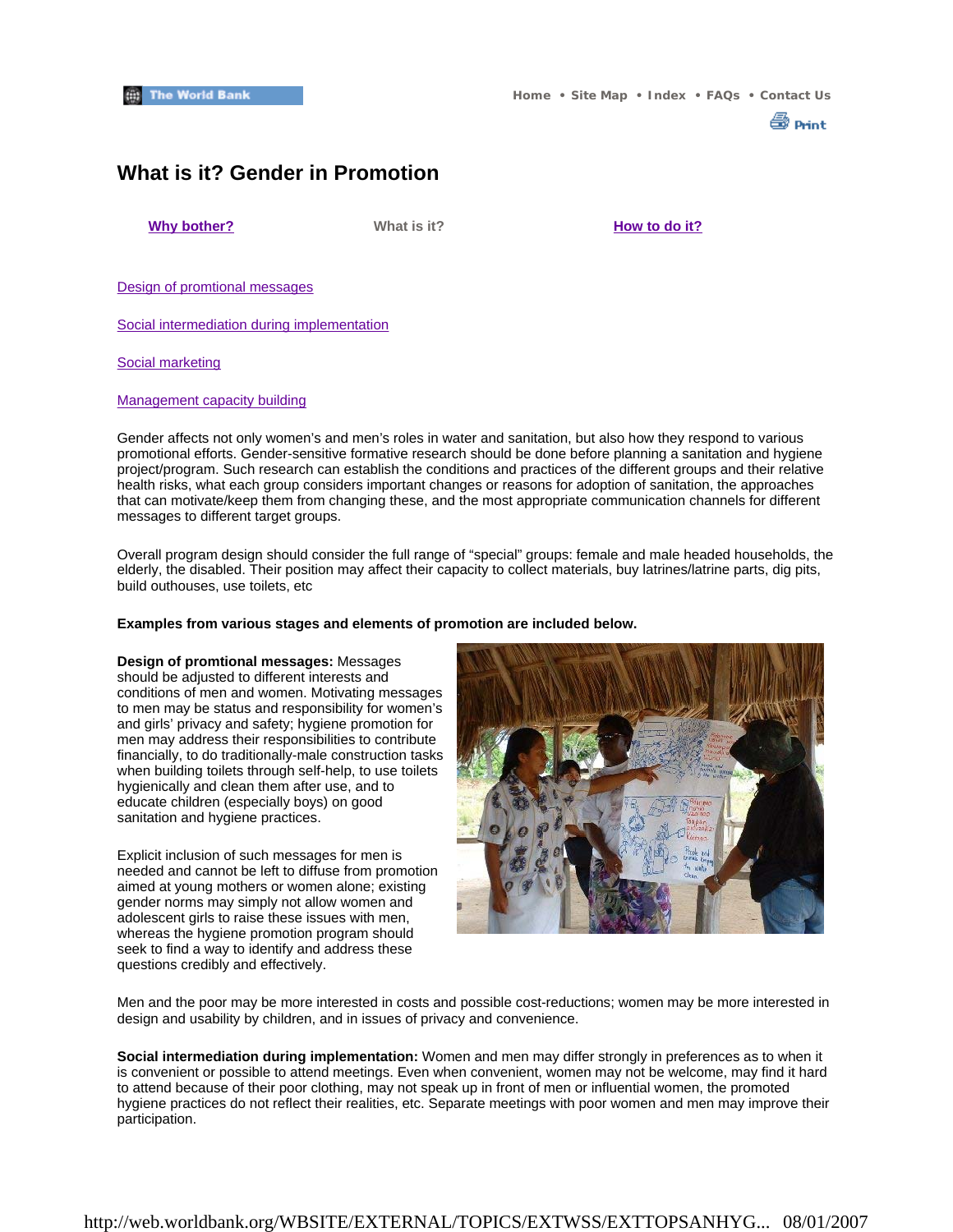**Social marketing:** Segregate target groups by gender (not only males and females, but also age, class, religion, etc.) before doing research. Assess what facilities/products/services each group wants, motivating/demotivating factors, perceived vs. actual costs, gendered access to materials, skills, information

**Management capacity building:** In management capacity building, if the program's aim is to build local capacities for planning and implementing sanitation and hygiene projects/programs, the focus on community organization and capacity building will be greater. Gender balanced institutions (Link) and training then become central. When promoting total sanitation, it is important to ensure that a representative mix of women and men take part in identifying the risks and plan, implement and monitor the changes.

Last updated: 2007-08-01

i © 2007 The World Bank Group, All Rights Reserved. Legal.

 $\begin{array}{c} \hline \end{array}$